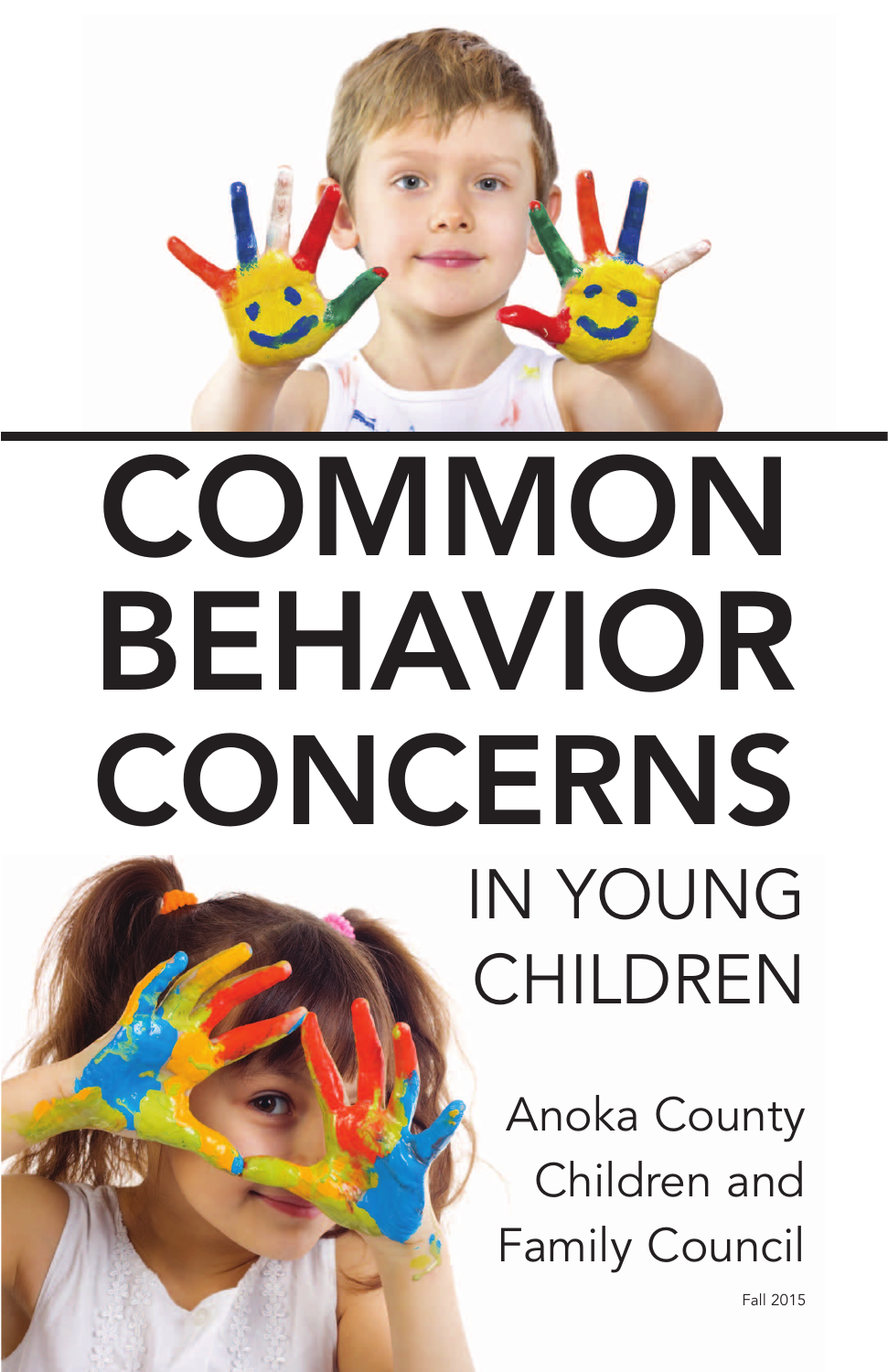### COMMON BEHAVIOR CONCERNS IN YOUNG CHILDREN

### Children's Mental Health Fact Sheets for Early Childhood

All children have mental health needs. Behaviors change as children grow and develop. Mental health needs and behavior concerns are often tied together. A child's behavior may be typical for his/her age or the behavior may indicate the need for further information and support. At times, parents and early childhood care professionals may have questions or concerns about a child's behavior. The fact sheets are meant as a first point of reference for those who live and work with young children.

Go to www.anokacounty.us/accfc to download fact sheets.

Each fact sheet lists a frequent early childhood behavior concern, some things to consider about the behavior and possible resources for families and professionals. In many situations, those who know the child well will be the best source of information, such as parents, early child care professionals or the child's pediatrician.

It can be difficult for a parent to make the first call for help. The professionals listed under the resource section have all had a great deal of experience working with children and parents, and understand the issues. If an early childhood professional has concerns about a child's development, parent permission is required before a referral is made.

Early intervention often provides the best outcome.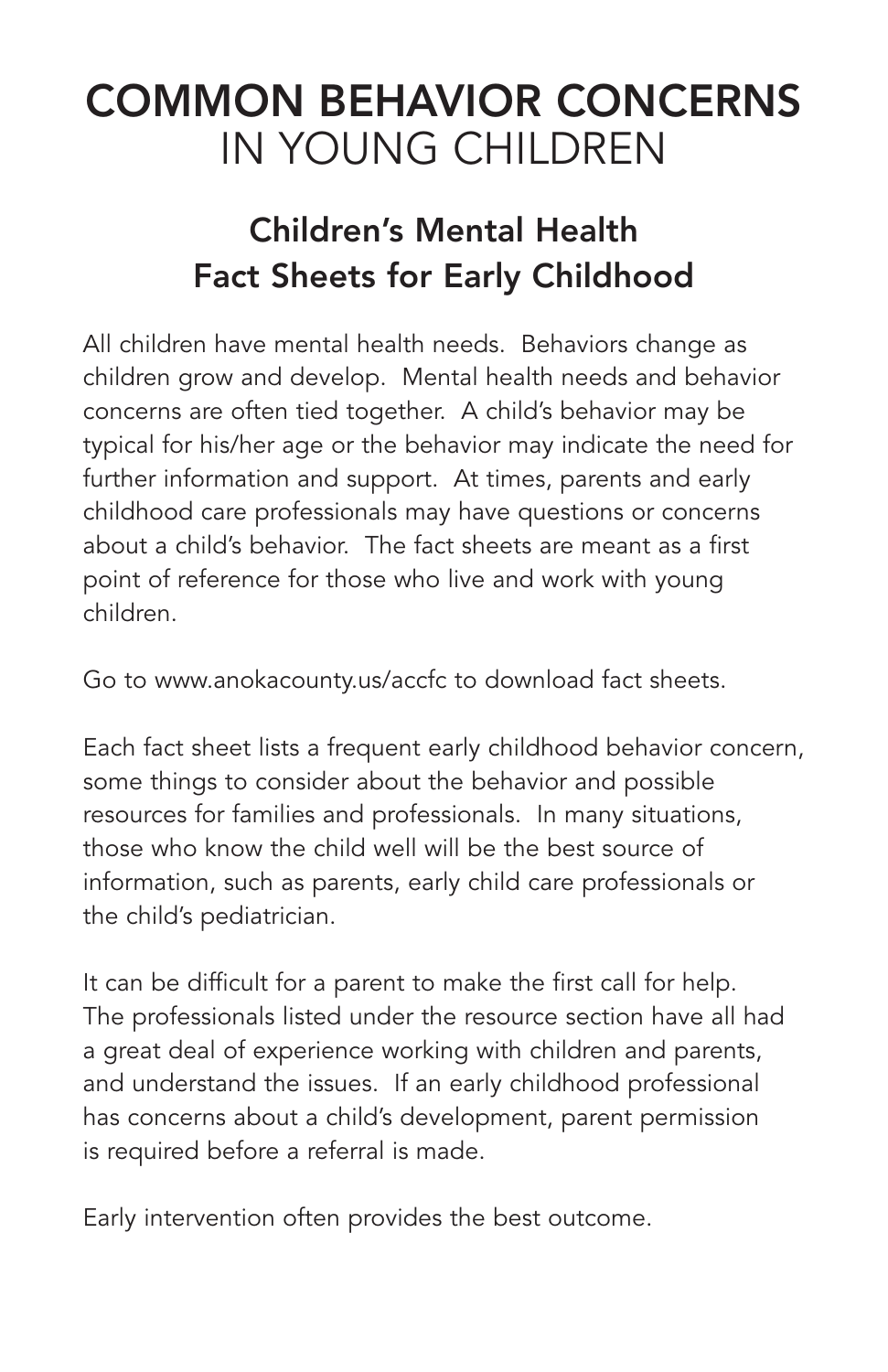### TABLE OF CONTENTS

| Fact Sheets:                             |
|------------------------------------------|
|                                          |
|                                          |
| Destructive Behavior 3                   |
|                                          |
| Impulsive Behavior5                      |
| Name Calling, Swearing                   |
| and Inappropriate Language 6             |
|                                          |
| Separation Difficulties  8               |
| Sexual Behaviors9-10                     |
|                                          |
| Socially Withdrawn/Excessive Shyness 12  |
| Temper Tantrums/Oppositional Behavior 13 |
|                                          |
| The Who, What and How of                 |
| Childhood Mental Health 17-20            |
| Early Childhood Screening back cover     |

#### About the Anoka County Children and Family Council

The Anoka County Children and Family Council is made up of Anoka County, Anoka County Community Action Program, the school districts of St. Francis, Anoka-Hennepin, Forest Lake, Centennial, Spring Lake Park, Fridley and Columbia Heights; parents and community agency representatives from Emma B. Howe YMCA, Lee Carlson Center, Lord of Life Church, Anoka County Sheriff's Office and Alexandra House. The council's mission is to nurture collaborative efforts by building bridges and networks between people and agencies who share a vision of a healthier community for children and families.

#### www.anokacounty.us/accfc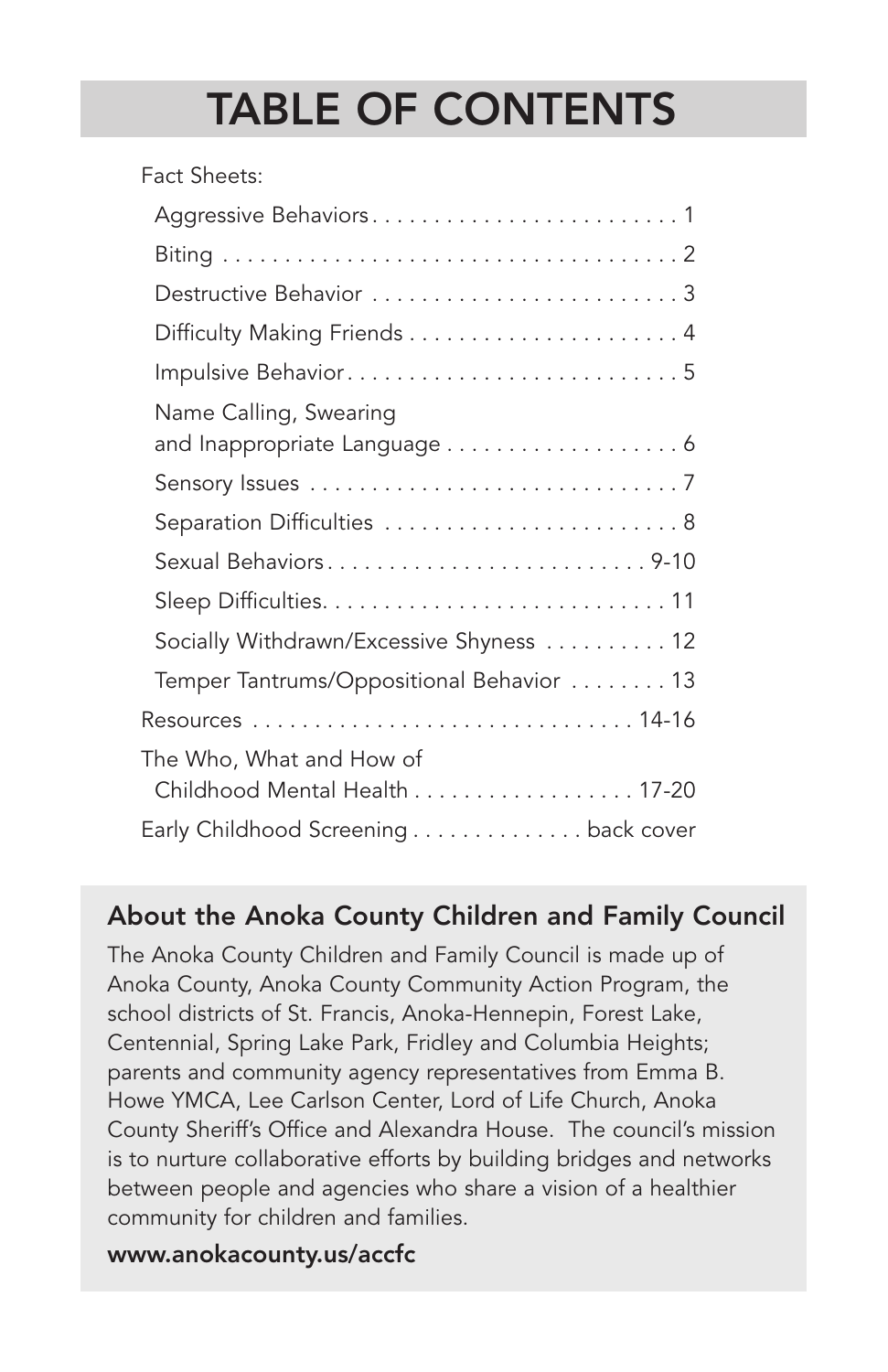# AGGRESSIVE BEHAVIORS

#### Definition:

Actions or words that threaten or cause physical or emotional harm to others or to self.

#### Behavior:

#### Why could this be happening?

- Aggressive behavior generally stems from an inability to control behavior or from a misunderstanding of what behaviors are appropriate.
- If a child is HALT (hungry, angry, lonely, or tired).
- Illness (a child may become aggressive when experiencing pain or physical discomfort).
- Exposure to violent/aggressive behavior by others in the home or by watching TV or movies with violent content.
- A child is not able to express wants, needs or feelings by using words.

#### Typical Development:

- Occasional outbursts of aggression are common and even normal.
- A child under age 3 who is unable to use words to communicate will typically use aggression to get what he/she wants.
- Once a child gains the verbal skills to communicate with other children and adults effectively (usually between the ages of 2 - 3), the amount of aggression should decrease significantly.

When to be Concerned:

- If there is a pattern or an increase in the number (frequency) of aggressive incidents.
- If the aggressive behavior impacts the child's ability to make friends.
- If the child is unable to verbally communicate basic needs/wants by age  $2\frac{1}{2}$ .
- If the child significantly injures himself or others intentionally.

#### Possible Resources:

Help Me Grow, Early Childhood Family Education, pediatrician, occupational therapist, mental health professional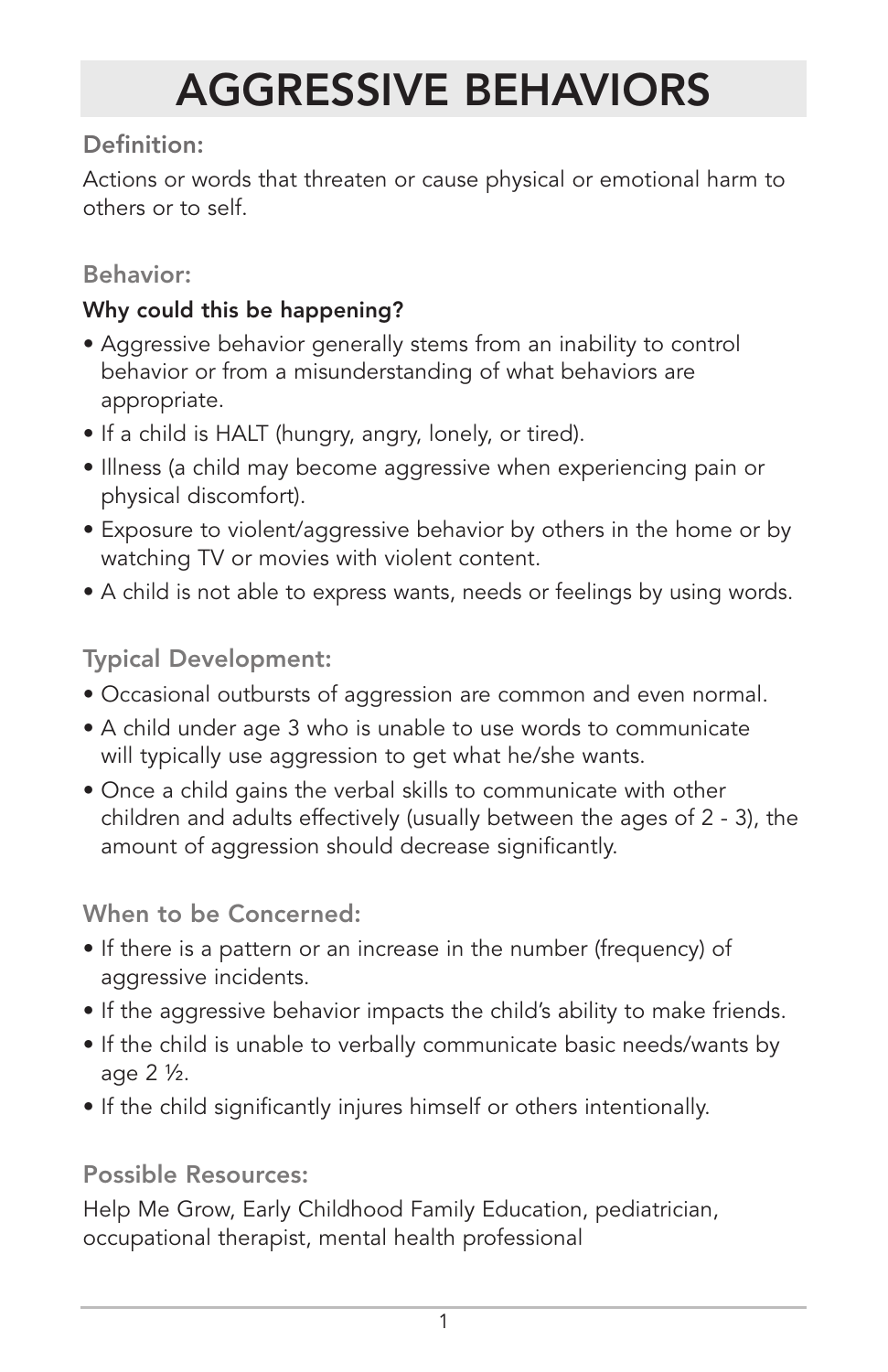# BITING

#### Definition:

Using the mouth/teeth to cause or threaten to cause pain or injury to self, others or things.

#### Behavior:

#### Why could this be happening?

- Biting is often a form of communication. Without language skills, a child uses his/her body to communicate.
- As a way to cope with a challenge or fulfill a need.
- A child may be ill (especially if chronic ear infections).
- A child may be teething.
- A child has been bitten by another child.

#### Typical Development:

- Biting is the first aggressive action an infant learns as a way to control the environment.
- When frustrated, biting is common for children under age 2 ½.
- Toddlers and older children often use biting for expressing aggression toward their parents and other children, especially during play or as a means of gaining attention.
- Most children normally outgrow the tendency unless they have emotional or sensory problems.

#### When to be Concerned:

- If the biting persists over a long period of time (over two months).
- If the child is over age 3.

Possible Resources:

Help Me Grow, Early Childhood Family Education, pediatrician, occupational therapist, mental health professional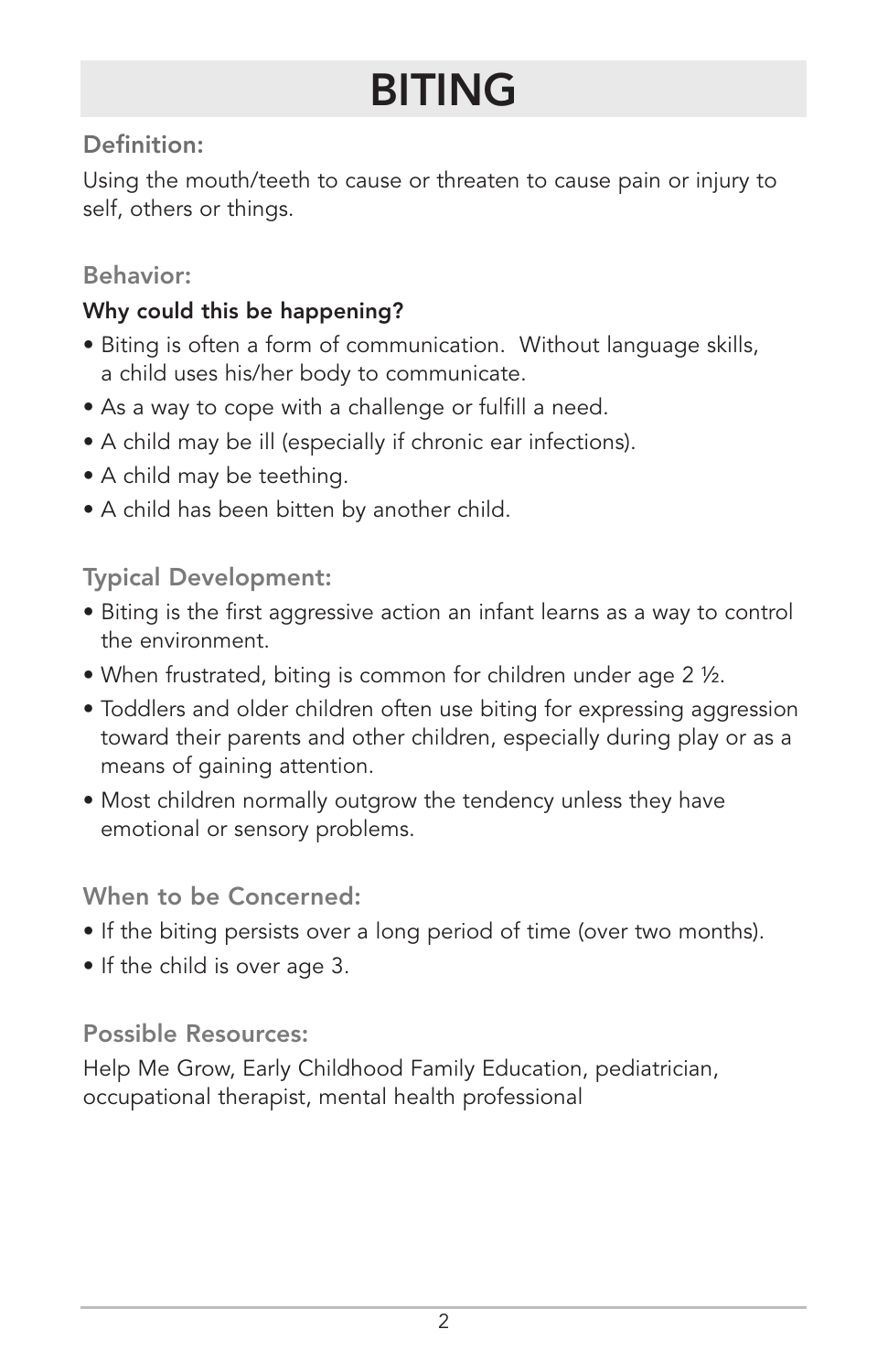# DESTRUCTIVE BEHAVIOR

#### Definition:

The destruction of items, such as furniture, doors or toys.

#### Behavior:

#### Why could this be happening?

- A child has experienced major changes (i.e. new baby in the home, illness or death of a family member, moving to a new home).
- Medical concerns (chronic ear infections, chronic pain, sensory integration issues).
- Limits are not stated or enforced consistently regarding this behavior.

#### Typical Development:

- Children under age 2 ½ typically "experiment" with some destructive behavior (ripping paper or books, throwing objects).
- As a child gains more verbal skills and self-control, destructive behavior usually decreases.

#### When to be Concerned:

- If the severity of the child's behavior endangers other children or adults.
- If the behavior appears to be out of the child's control.
- If the behavior is repetitive and doesn't decrease as the child grows older.

#### Possible Resources:

Help Me Grow, Early Childhood Family Education, pediatrician, mental health professional, early childhood screening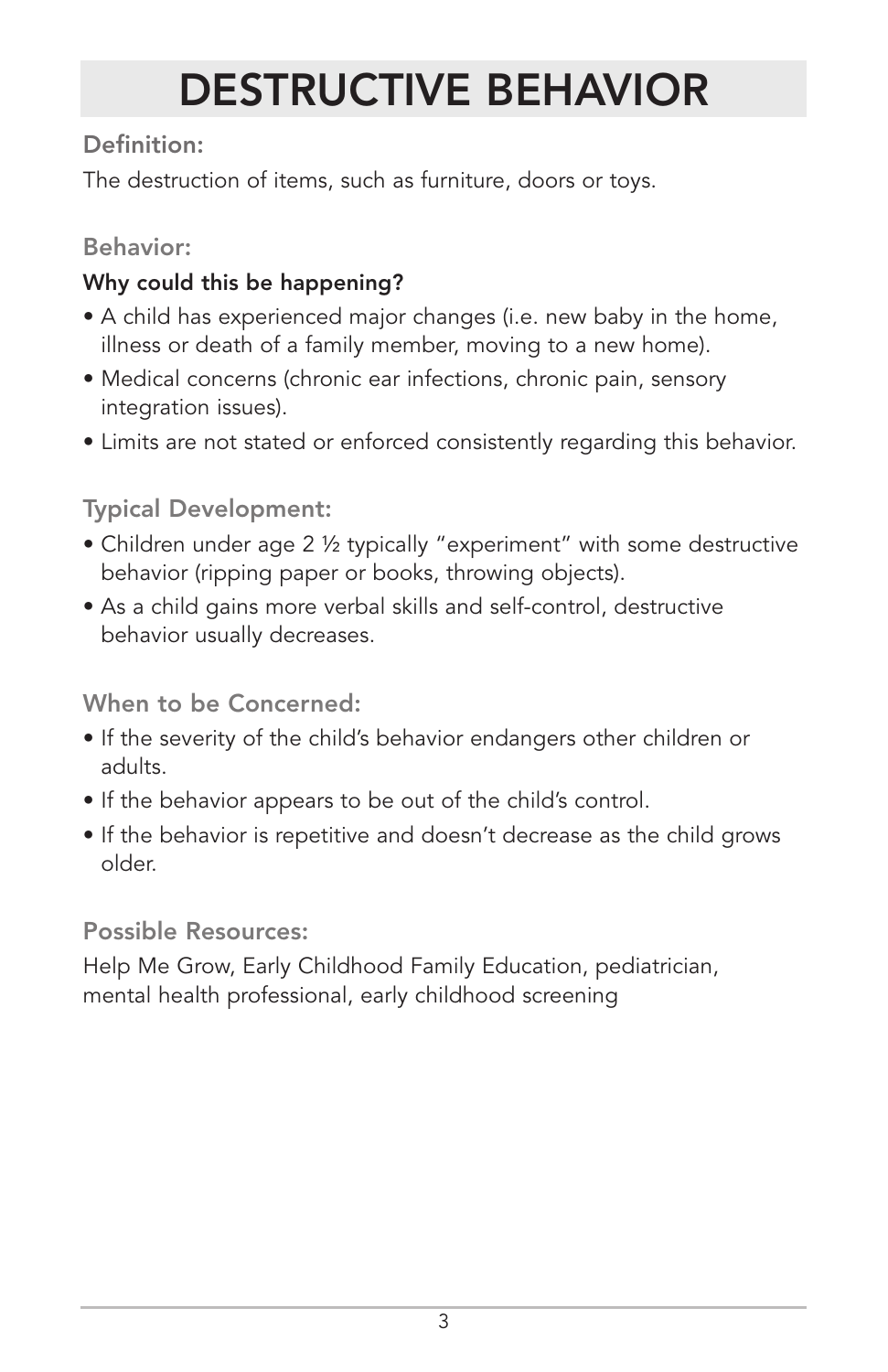# DIFFICULTY MAKING FRIENDS

#### Definition:

The inability to make friends.

#### Behavior:

#### Why could this be happening?

- A child has limited experience with other children.
- A child needs help learning to enter a play situation or knowing how to keep play going.

Typical Development:

- Children under age 3 often have difficulty playing with other children.
- Most children become more social as they move through the preschool years.
- Children become more able to share between the ages of 3 5.

When to be Concerned:

- If other children fear a child or avoid playing with him/her.
- If a child purposely hurts other children.
- If a child doesn't have at least one friend.
- If a child needs significant adult help when playing with other children.
- If a child watches others play and seldom joins in the play.

#### Possible Resources:

Help Me Grow, Early Childhood Family Education, preschool or child care, mental health professional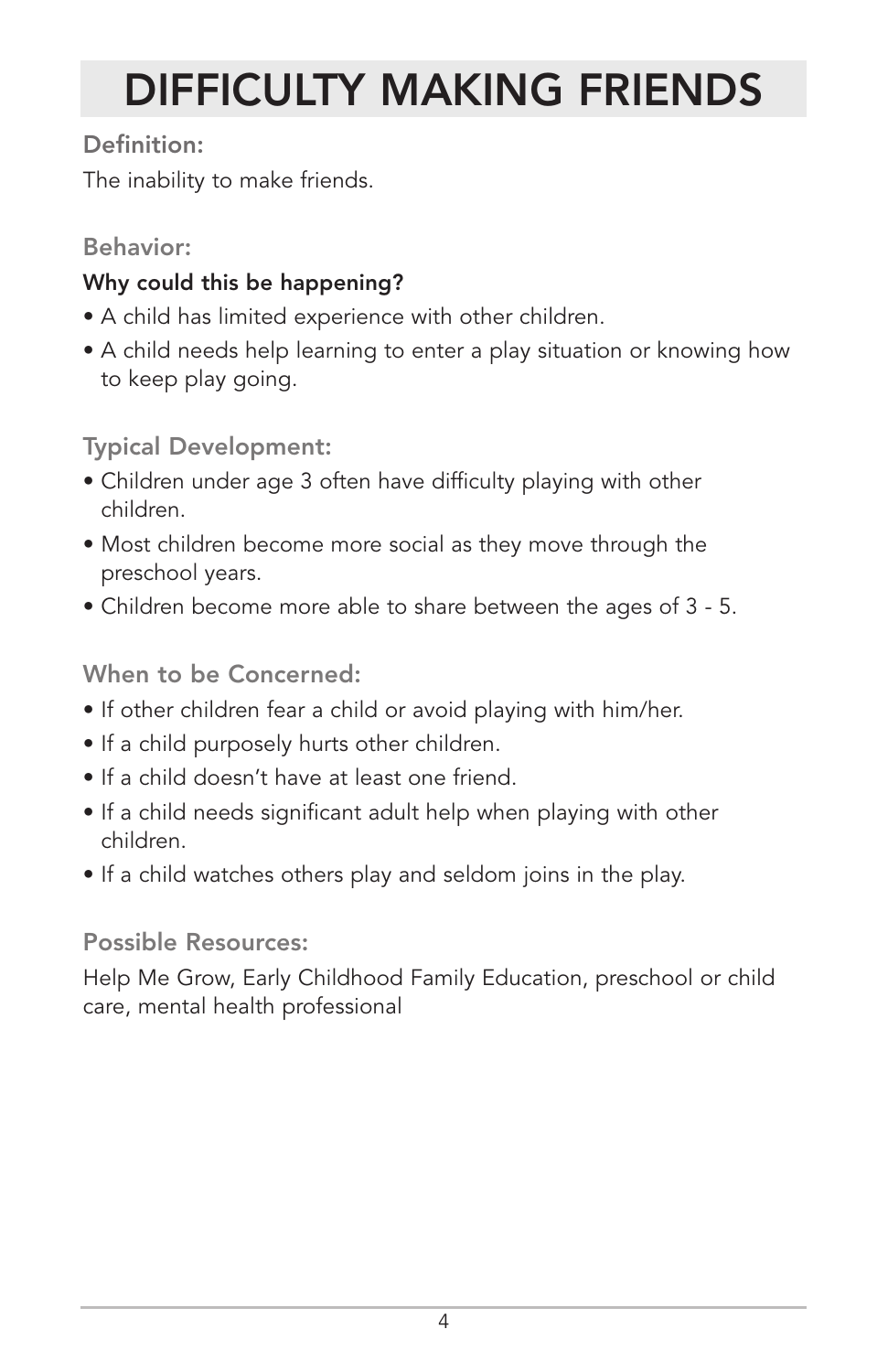# IMPULSIVE BEHAVIOR

#### Definition:

Acting before thinking about what happens next AND without an apparent trigger.

#### Behavior:

#### Why could this be happening?

- Children who are over-tired, anxious or over-stimulated may appear fidgety or be very physically active.
- Children may act impulsively in a chaotic or over-stimulating environment.

#### Typical Development:

- Toddlers and preschool children often demonstrate a high activity level because they are learning and exploring their environment.
- The activity level of a child usually decreases as he/she grows older.

#### When to be Concerned:

- If a child's level of impulsivity or high activity doesn't appear to decrease as he/she grows older (particularly between the ages of  $3 - 5$ ).
- If a child doesn't seem to be learning from mistakes or consequences.
- If a child doesn't develop safety awareness over time (particularly between the ages of 3 - 5).
- If after age 3 or 4, a child is not able to play with others due to a short attention span.
- If a child switches activities more frequently than other children his/her age.
- If a child has difficulty falling asleep or staying asleep.

#### Possible Resources:

Help Me Grow, Early Childhood Family Education, pediatrician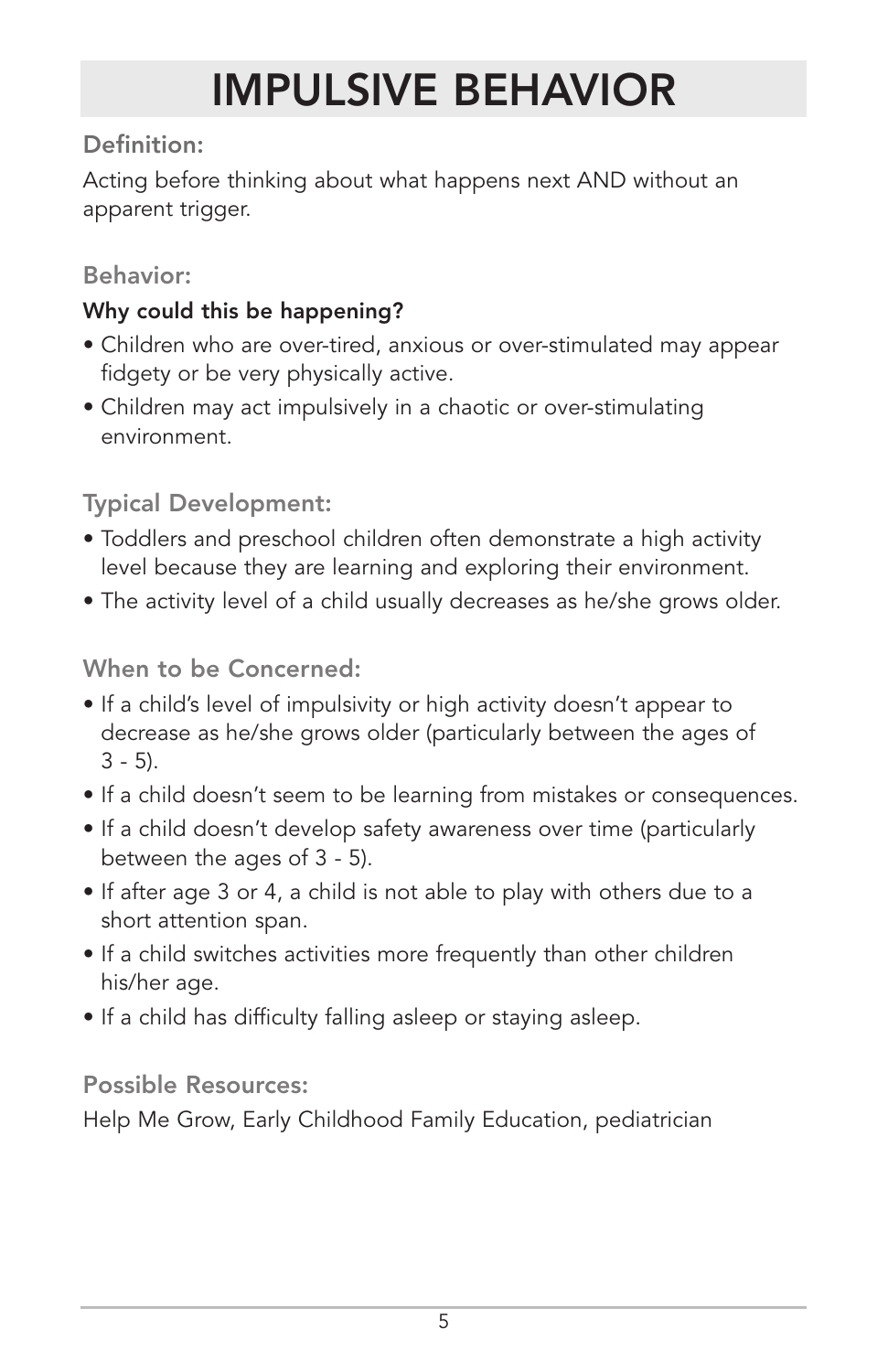### NAME CALLING, SWEARING AND INAPPROPRIATE LANGUAGE

#### Definition:

Saying things, swearing and/or name calling to an extreme that doesn't fit the situation.

#### Behavior:

#### Why could this be happening?

- A child receives a reaction from adults or other children which he/she finds reinforcing.
- A child has not been taught which words are inappropriate.
- A child is around others that use swearing as a "normal" part of conversation.

#### Typical Development:

- All children test the limits of adults by trying out new words occasionally.
- Most children do not know the meaning of swear words.
- Children will repeat words that get a big reaction from adults.

#### When to be Concerned:

- If swearing is uncomfortable.
- If swearing is like a vocal tic (repetitive-like grunt, yelps, etc…).
- If swearing does not decrease following corrective intervention.

#### Possible Resources:

Help Me Grow, Early Childhood Family Education, preschool or child care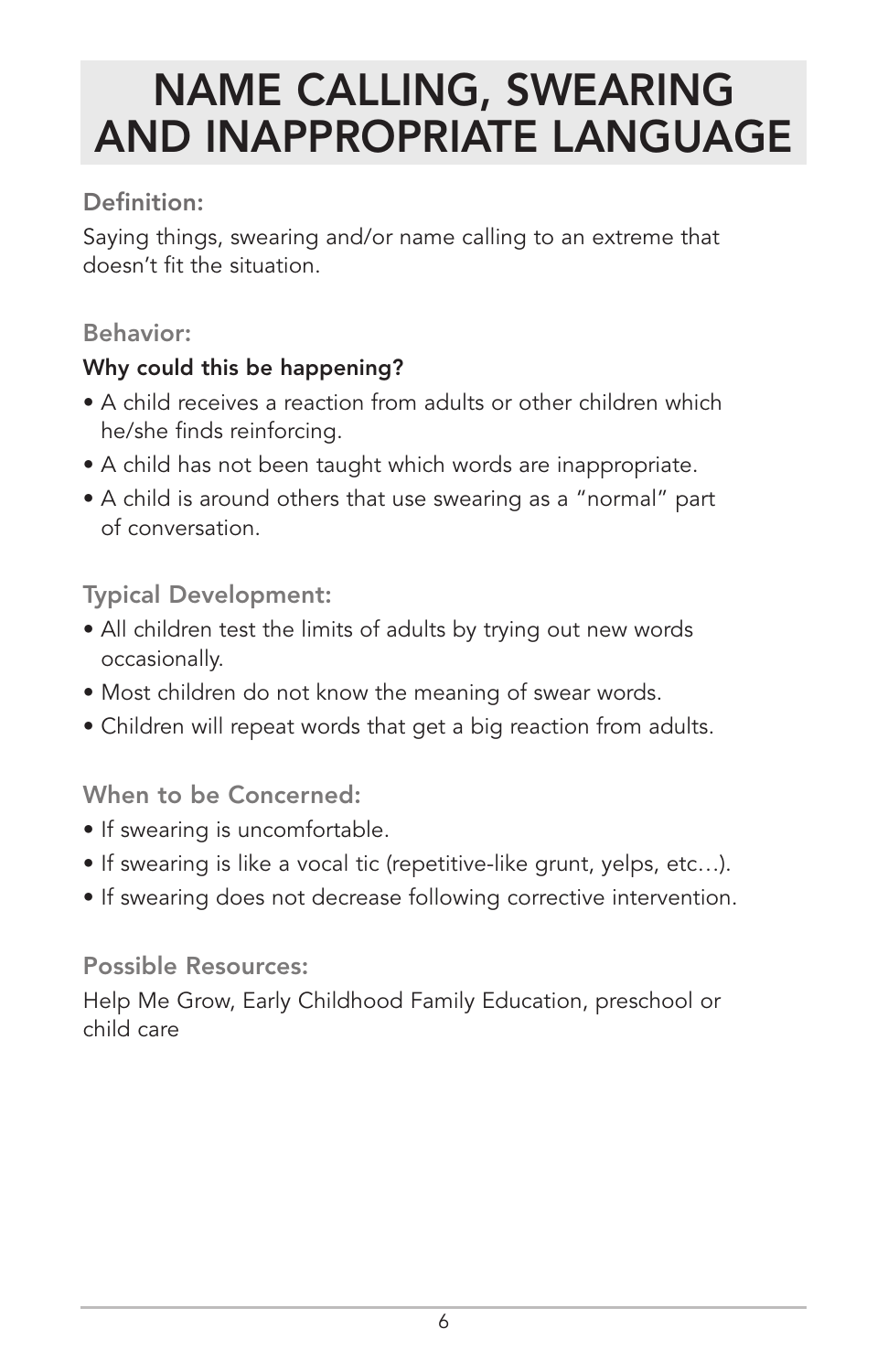### SENSORY ISSUES

#### Definition:

Sensitivity to touch, taste, sound, sight and smell so that it is unbearable or uncomfortable for the child; or showing too little reaction to one or more of the senses to where it can be harmful.

#### Behavior:

#### Why could this be happening?

A sensory disorder causes a child to be sensitive (either over or under) to touch, sights, sounds, smells and sensations of movement in space.

#### Typical Development:

Children:

- Play with a variety of toys and textures.
- Explore tasting a variety of foods.
- Allow their hair to be washed and teeth brushed without severe reactions.
- Have typical sleeping patterns.

#### When to be Concerned:

- A child is irritated by some types of clothes and shoes.
- Bright, florescent lights may cause irritability or a meltdown.
- A child has a very limited diet and strongly resists foods because of the texture.
- Routine tasks, such as brushing teeth or combing and/or cutting hair, are nearly impossible to accomplish.
- A toddler loves or hates rough-and-tumble play.
- A child appears annoyed when touched too gently. For infants, this may mean they don't want to be cuddled or may prefer firm swaddling.
- A child has difficulty sleeping if a room isn't completely dark.
- A child has an unusual response to temperature (over/under dressing for weather).
- A child has an under-reaction to pain.

#### Possible Resources:

Help Me Grow, early childhood screening, pediatrician, occupational therapist, mental health professional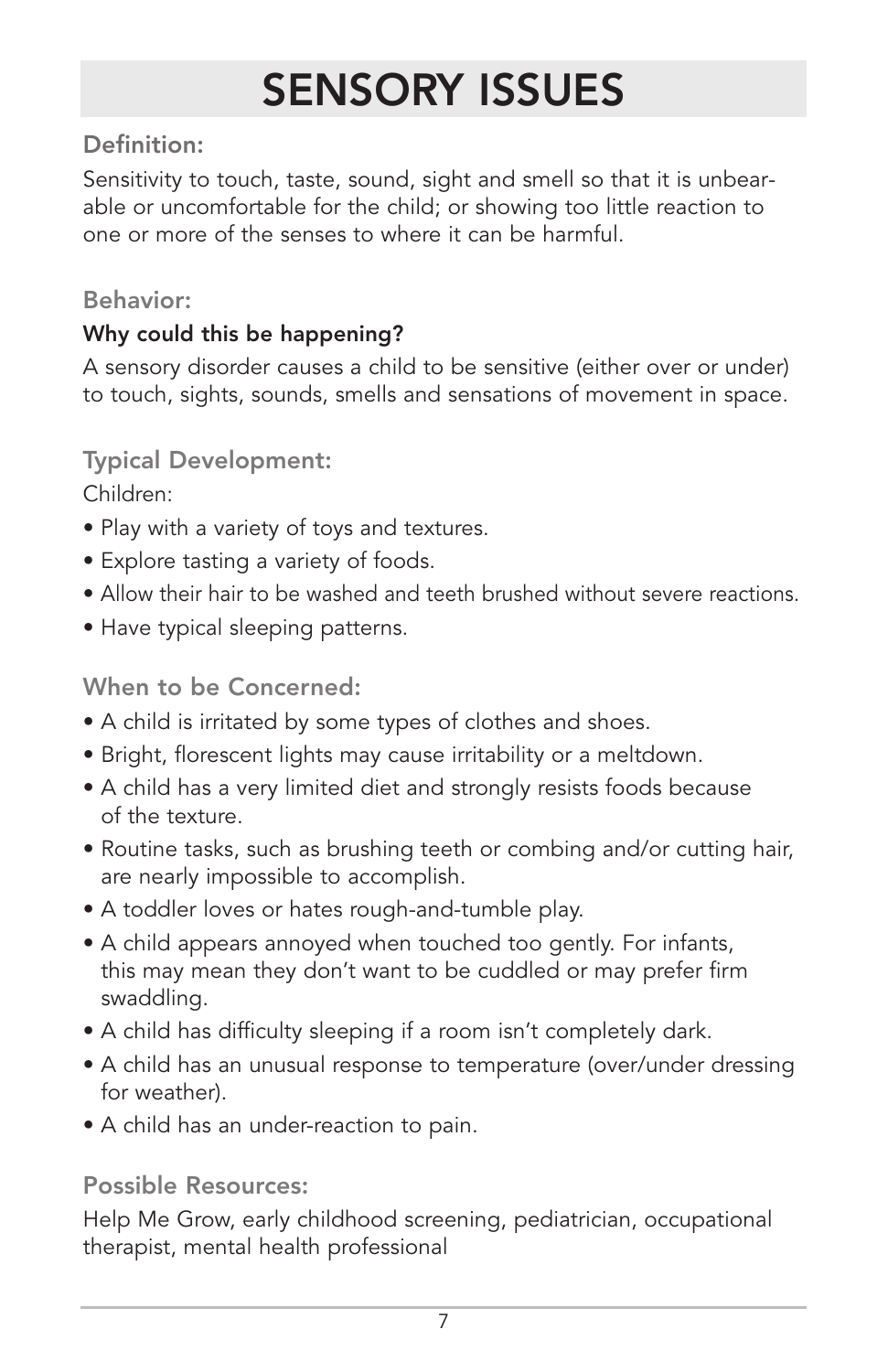# SEPARATION DIFFICULTIES

#### Definition:

Intense fear or worry experienced by a young child when anticipating separation or when separated from a primary caregiver.

#### Behavior:

#### Why could this be happening?

- A child has experienced a significant stressful event.
- A child is fearful or nervous about a new or unfamiliar situation.
- A child is fearful or nervous when separated from a loved one.

#### Typical Development:

- Considered normal healthy development for young children, starting around 8 - 14 months.
- Some children are nervous in unfamiliar environments and tend to be clingy.
- As they get more familiar with a new place, children will be less clingy.

#### When to be Concerned:

- When this behavior occurs in children over the age of 6.
- A child refuses to go to school/daycare or separate from the caregiver.
- A child refuses to sleep without the caregiver.
- If the behavior lasts more than 4 6 weeks.

#### Possible Resources:

Help Me Grow, Early Childhood Family Education, pediatrician, mental health professional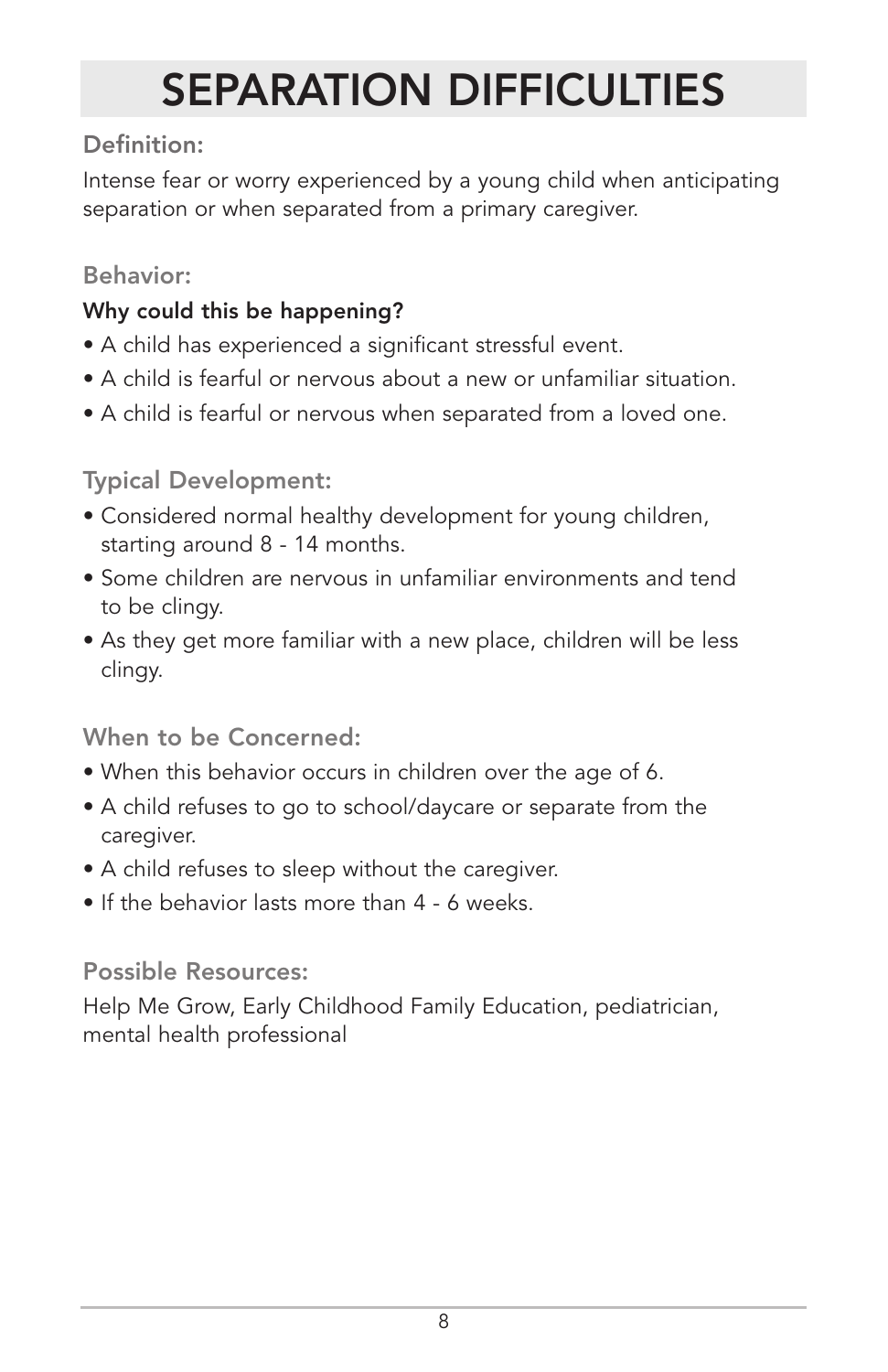## SEXUAL BEHAVIORS

| If your child has reported that he/she has been sexually abused, please |  |
|-------------------------------------------------------------------------|--|
| contact your local police department or child protection agency.        |  |
|                                                                         |  |
| Hennepin County Child Protection  612-348-3552                          |  |

#### Definition:

Excessive touching, viewing or showing one's genitals to peers or adults that makes others uncomfortable; asking a peer or adult to engage in sexual activity using physical force or coercion; touching of one's private parts in a public place.

#### Behavior:

#### Why could this be happening?

- Children often imitate the behavior of others. A child may be imitating behavior she/he sees or hears. (Be aware of what or to whom the child is exposed. Monitor television, videos and the internet closely.)
- A child may have received a lot of attention for inappropriate sexual behavior and/or received a powerful reaction.

#### Typical Development:

- Young children are naturally curious about their bodies and the bodies of others.
- Toddlers often explore their own bodies and learn about their body parts through touch.
- Young children may engage in genital play or stimulation to reduce tension or to help them fall asleep.
- Young children may engage in play (for example "Doctor") that includes looking and touching to learn about the differences between their bodies.
- A child may ask questions about mom's or dad's body ("Why don't I have breasts like mommy?" or "Why is daddy's penis bigger than mine?").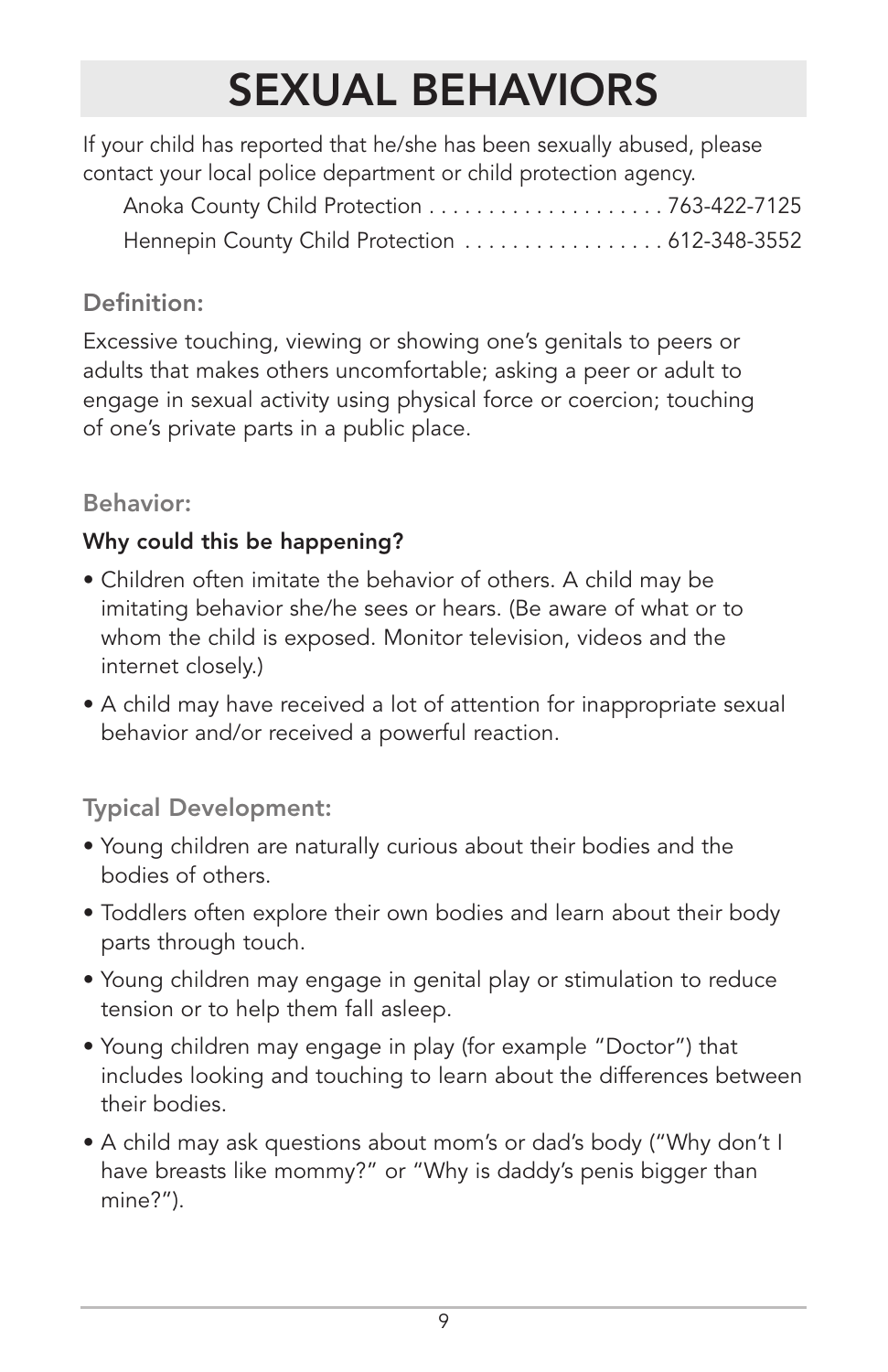- A child may occasionally experiment with sex words or poop/pee talk to be silly or to gain attention.
- Children need information, limits and boundaries regarding appropriate sexual behavior. Teach about "good touch and bad touch."

When to be Concerned:

- If behavior is persistent and cannot be redirected.
- If there are sudden changes in sexual behavior or interest that is not age appropriate.
- If there are physical signs of infection or pain or irritation of genitals.
- If a child is acting out sexual behavior that could harm self or others.
- If a child's sexual behaviors are beyond the range of "normal".
- If a child has nightmares, new fears of falling asleep or of the dark.
- If a child "targets" victims in terms of younger or more vulnerable children.

#### Possible Resources:

Midwest Children's Resource Center, Early Childhood Family Education, pediatrician, child psychologist/ mental health professional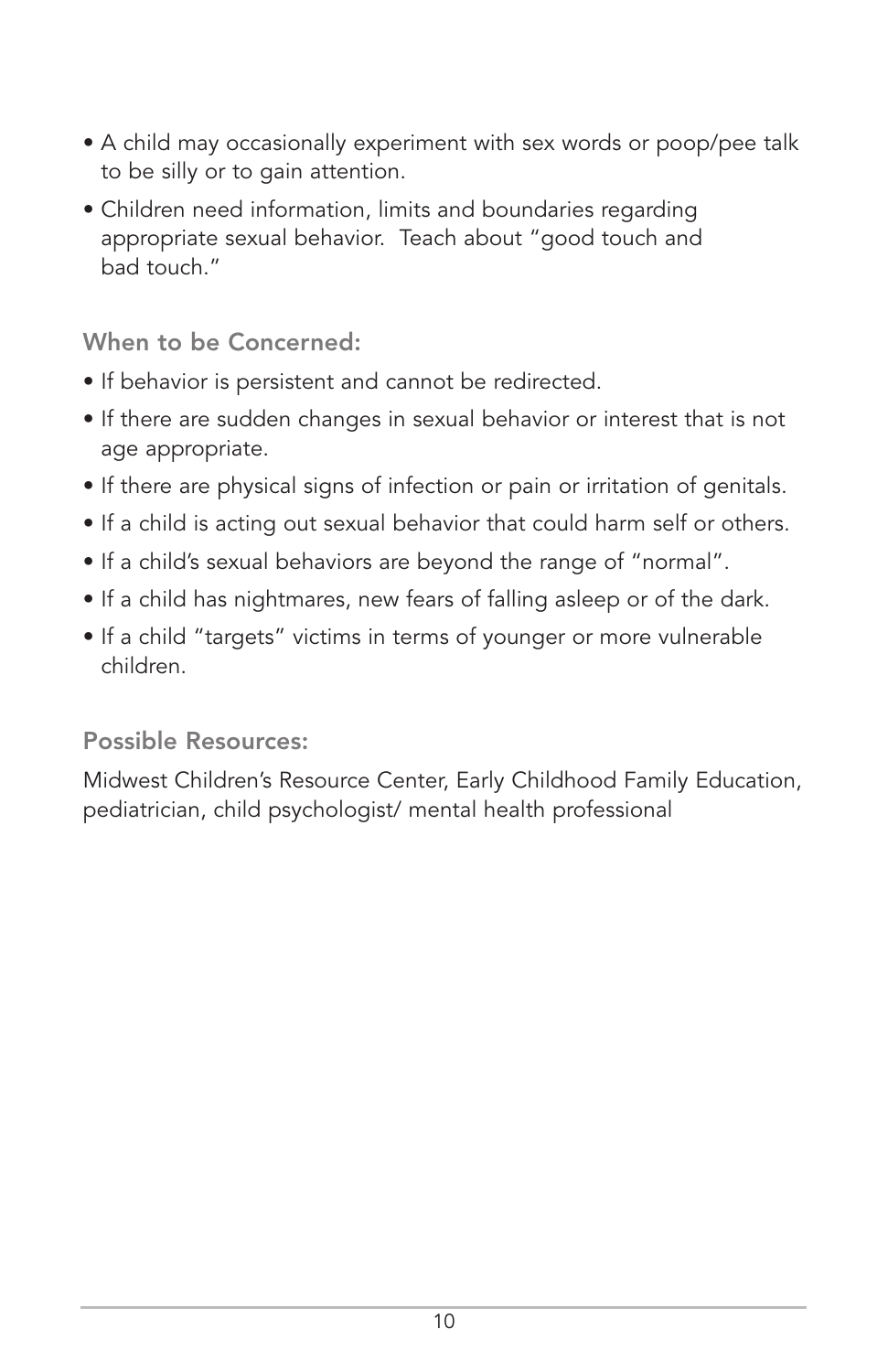# SLEEP DIFFICULTIES

#### Definition:

Not wanting to go to sleep with prolonged fighting about bedtime; not being able to fall asleep; waking up in the night and unable to go back to sleep; often needing parental help to fall asleep consistently; a sleeping pattern of mixed up days and nights.

#### Behavior:

#### Why could this be happening?

- Nighttime waking may occur because a child is too warm/cold, thirsty or having a bad dream.
- A child may have difficulty falling asleep at night if he/she is not tired (consider decreasing or eliminating nap time).
- A child may be overly tired or there may be too much activity before bed (wrestling, loud TV, etc.), making it difficult for the child to fall asleep.
- Routines are not established.
- Child may be ill or teething.
- Child has recently experienced a change such as a new home, new sibling, death or divorce in the family.
- A child may have a medical condition such as sleep apnea.

#### Typical Development:

- Children between 3 5 need 10 14 hours of sleep per day.
- Nightmares and night terrors are normal.
- Children adapt best when a routine is followed each night.
- Children gradually give up naps during preschool years; a few children give up naps in their toddler years.
- Staying dry through the night is not expected until about age 6.

#### When to be Concerned:

- If a child snores or has interrupted breathing during sleep. This may indicate sleep apnea.
- If a child doesn't get 10 14 hours of sleep per day due to difficulty falling asleep or staying asleep.
- If a child experiences bedwetting after age 7.

#### Possible Resources:

Help Me Grow, Early Childhood Family Education, public health nursing, pediatrician, mental health professional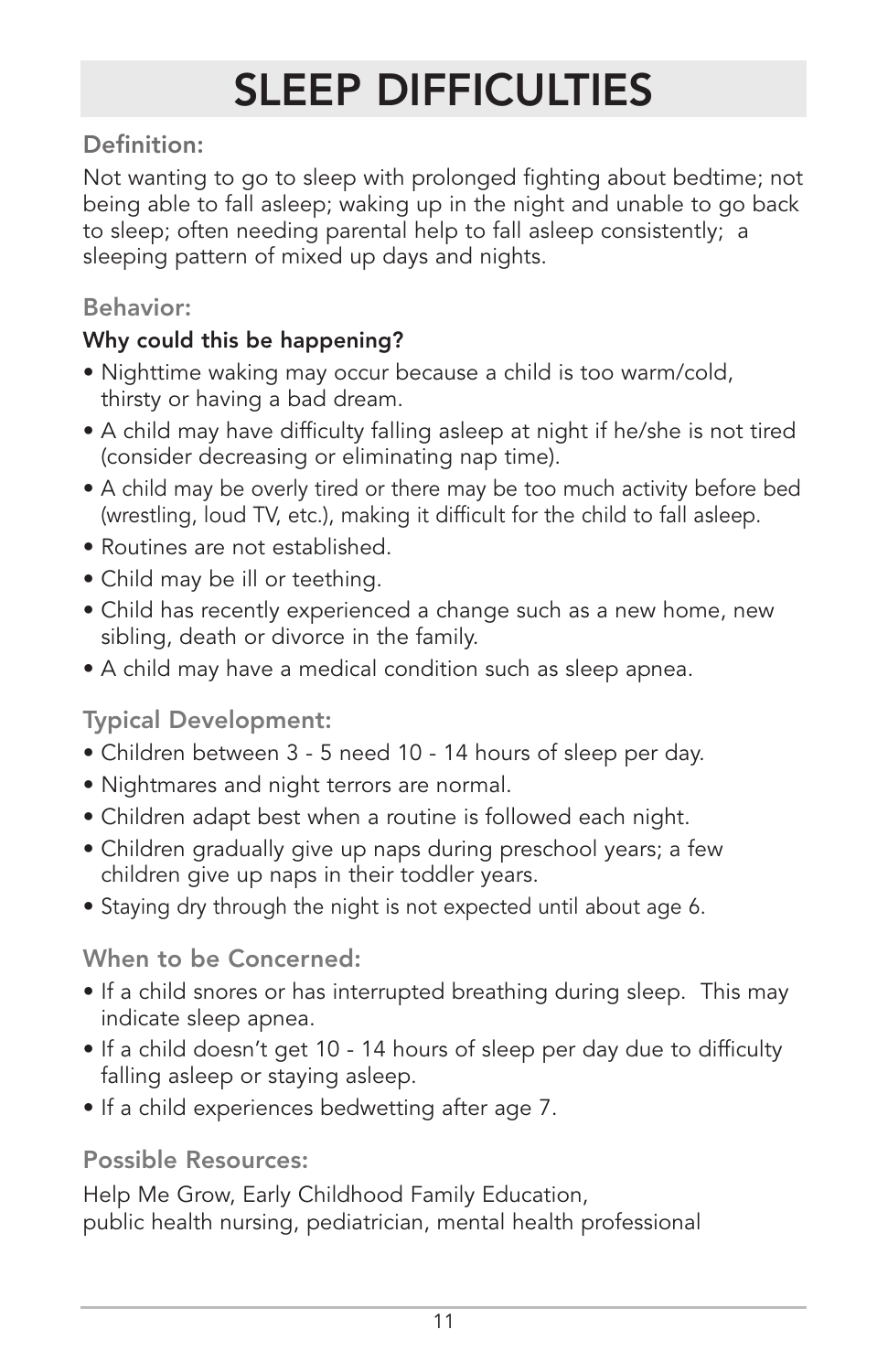### SOCIALLY WITHDRAWN/ EXCESSIVE SHYNESS

#### Definition:

Frequently avoiding social events and playing with others, including peers.

#### Behavior:

#### Why could this be happening?

- Some children are shy by temperament.
- Children sometimes become shy in new situations or during times of change (such as a move, divorce, death in the family, etc.).
- If a child has had few experiences with peers, he/she may not know how to enter groups or play situations.

#### Typical Development:

- Children under age 3 often play alongside other children, rather than with them.
- Some children prefer to watch or observe before they begin an activity or enter a new situation.
- Children usually begin wanting to play with other children in the preschool years.

#### When to be Concerned:

- If behavior interferes with learning in a school or child care situation.
- If a child suddenly becomes traumatized or depressed.
- If a child doesn't speak in specific situations, but will speak in others.

#### Possible Resources:

Help Me Grow, Early Childhood Family Education, mental health professional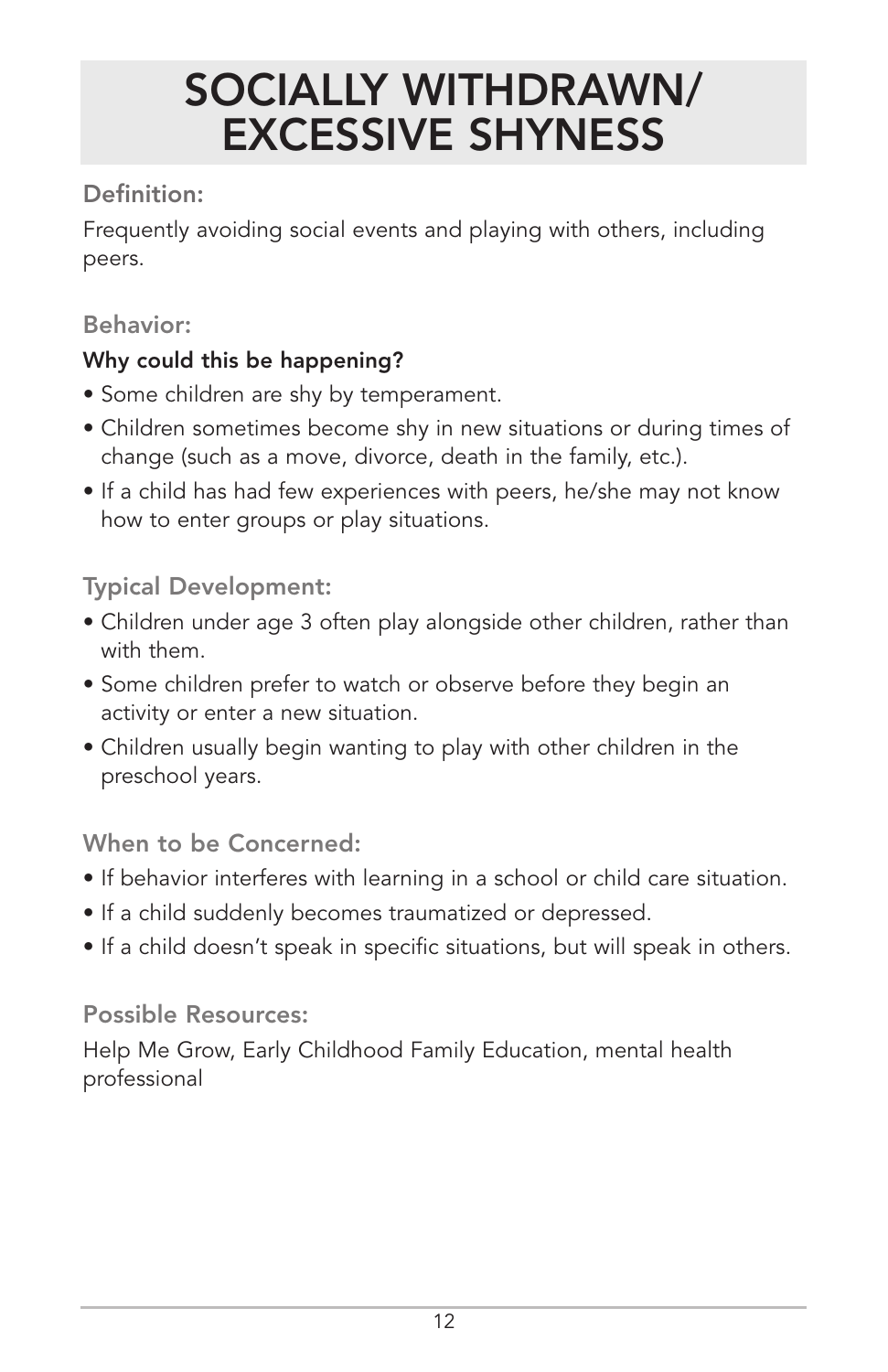### TEMPER TANTRUMS/ OPPOSITIONAL BEHAVIOR

#### Definition:

A violent demonstration of rage or frustration that is lengthy and noisy with screaming, kicking and possibly throwing oneself to the ground.

#### Behavior:

#### Why could this be happening?

- The rules change or are inconsistent regarding expected behavior.
- Consequences are implemented inconsistently or are not enforced immediately following inappropriate behavior.
- A child may be motivated to continue oppositional behavior to gain one-on-one attention or to avoid or distract the adult from giving a consequence.

#### Typical Development:

- Temper tantrums are typical for toddlers and should decrease during preschool years.
- Power struggles with preschool children are not unusual.
- Toddler and preschool children need clear rules and predictable consequences to help them feel safe.

#### When to be Concerned:

- If behaviors become violent and dangerous to a child or to others.
- If the tantrums/oppositional behavior have increased in frequency (number) and length.
- If a child isn't successful in their early childhood settings due to power struggles, tantrums or oppositional behavior.
- If a child is persistent about things being in a particular order or in a particular way.
- If power struggles consistently occur over seemingly "little things" or occur during times of transition (leaving the house, getting dressed, doing activities in a different way).
- If certain sounds, types of touch or texture of clothing "trigger" tantrums on a consistent basis.
- If conflicts or struggles occur because a child gets "stuck" on a certain thought, topic or activity.

Possible Resources:

Help Me Grow, Early Childhood Family Education, pediatrician, mental health professional, occupational therapist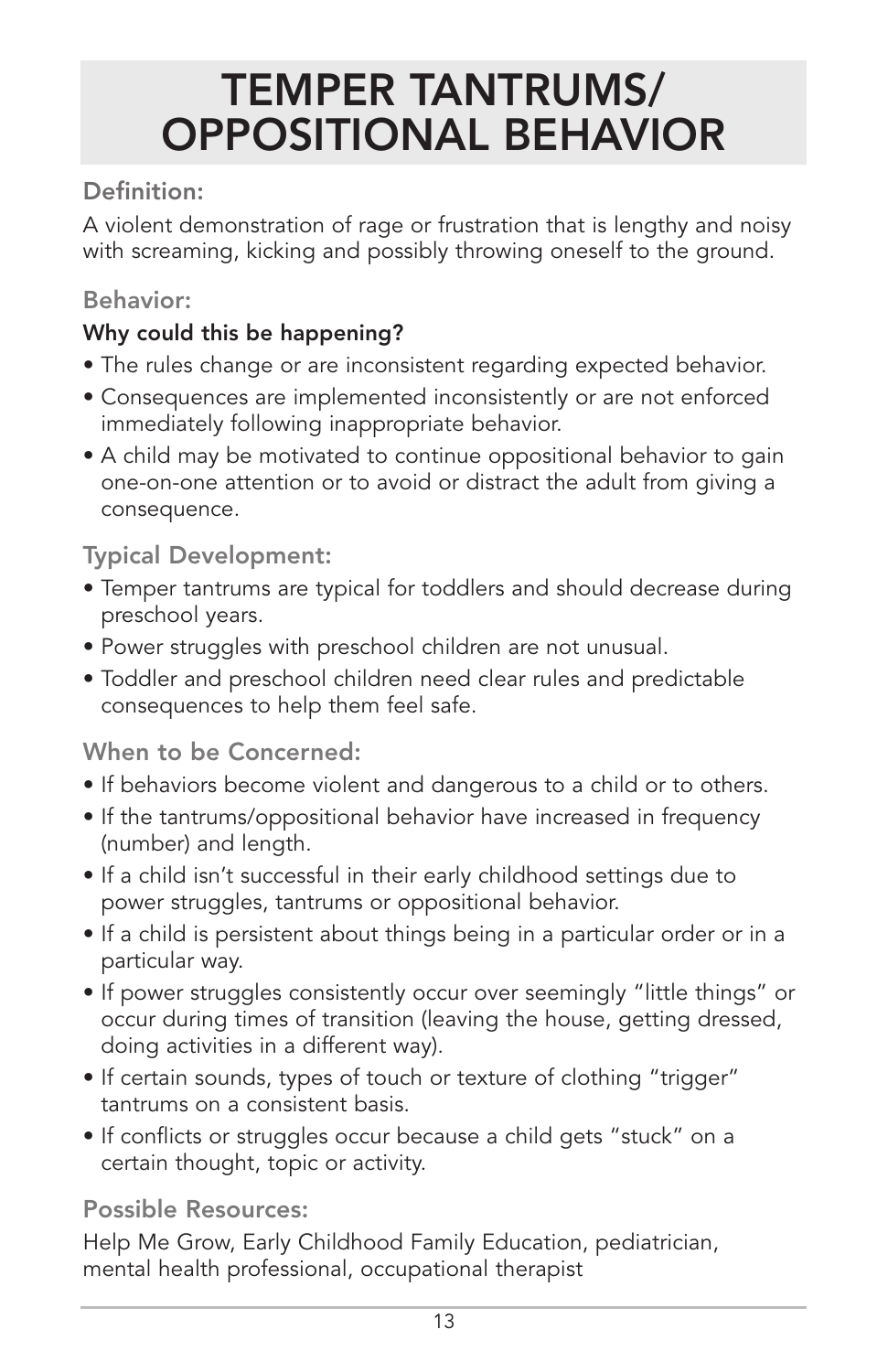### RESOURCES

COMMON BEHAVIOR CONCERNS IN YOUNG CHILDREN

### COUNTY RESOURCES

Anoka County Community Health

and Environmental Services (Public Health Nursing) . . . . . . 763-422-6970

#### Anoka County Crisis Mobile Response . . . . . . . . . . . . . . . . 763-755-3801

Canvas Health's mobile response team responds to mental health crises or emergencies with face-to-face assessment, intervention and stabilization services at home, school or in the community.

www.canvashealth.org/counseling/crisis-counseling

#### Children's Mental Health:

#### Child Protection:

#### SCHOOL DISTRICT RESOURCES

| <b>Early Childhood Family Education (ECFE):</b>                                                                                                                                                                                                                      | <b>Sliding Fee</b> |
|----------------------------------------------------------------------------------------------------------------------------------------------------------------------------------------------------------------------------------------------------------------------|--------------------|
| ECFE offers parent education, support and consultation; including<br>parent/child activities, classes and home visits. Each school district<br>has an ECFE program that offers many different educational and fun<br>experiences for children birth to kindergarten. |                    |
| Anoka-Hennepin School District #11 763-506-1275<br>www.anoka.k12.mn.us                                                                                                                                                                                               |                    |
| www.isd12.org                                                                                                                                                                                                                                                        |                    |
| Columbia Heights School District #13 763-528-4423<br>www.colheights.k12.mn.us                                                                                                                                                                                        |                    |
| www.forestlake.k12.mn.us                                                                                                                                                                                                                                             |                    |
| www.fridley.k12.mn.us                                                                                                                                                                                                                                                |                    |
| www.stfrancis.k12.mn.us                                                                                                                                                                                                                                              |                    |
| Spring Lake Park School District #16 763-600-5900<br>www.springlakeparkschools.org                                                                                                                                                                                   |                    |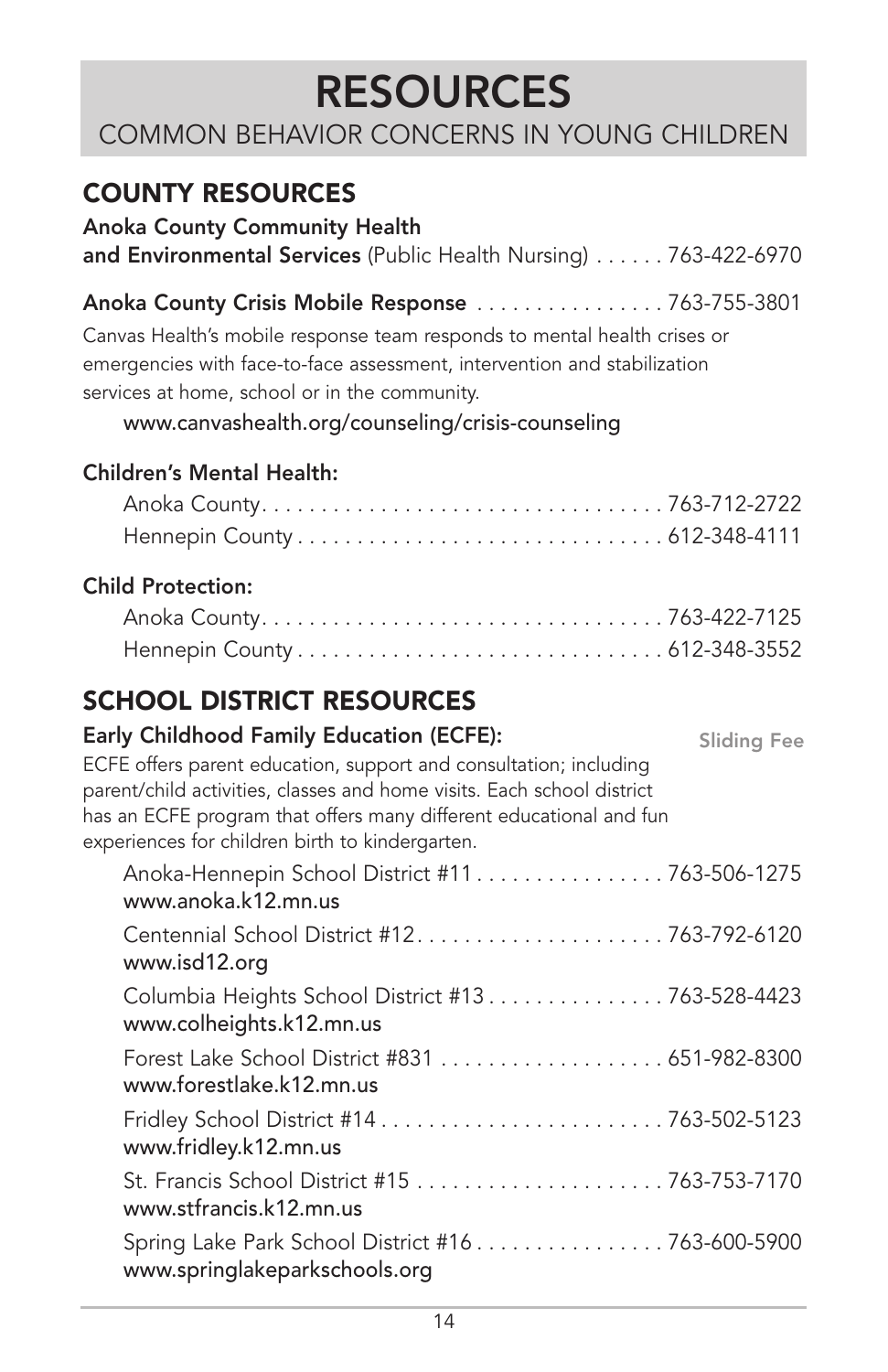| <b>Early Childhood Special Education (ECSE):</b>                                   | No Fee |
|------------------------------------------------------------------------------------|--------|
| ECSE offers assessment and intervention for children ages 3 - 5.                   |        |
| Anoka-Hennepin School District #11 763-433-4800<br>www.anoka.k12.mn.us             |        |
| www.isd12.org                                                                      |        |
| Columbia Heights School District #13 763-528-4448<br>www.colheights.k12.mn.us      |        |
| www.forestlake.k12.mn.us                                                           |        |
| Fridley School District #14 763-502-5146<br>www.fridley.k12.mn.us                  |        |
| www.stfrancis.k12.mn.us                                                            |        |
| Spring Lake Park School District #16 763-600-5900<br>www.springlakeparkschools.org |        |
|                                                                                    |        |

Help Me Grow . . . . . . . . . . . . . . . . . . . . . . . . . . . 1-866-693-GROW (4769)

If you have concerns about a child's development and a child might need a little extra help to learn, don't hesitate to refer a child. The family can be contacted to arrange for a screening or evaluation to determine if a family is eligible for infant and toddler intervention or preschool special education services.

www.helpmegrowmn.org

### MENTAL HEALTH SERVICE PROVIDERS

| www.fraser.org                                                                               |  |
|----------------------------------------------------------------------------------------------|--|
| Lee Carlson Center for Mental Health and Well Being 763-780-3036<br>www.leecarlsoncenter.org |  |
| Midwest Children's Resource Center (St. Paul) 651-220-6750<br>www.childrensmn.org            |  |
| www.nystromcounseling.com                                                                    |  |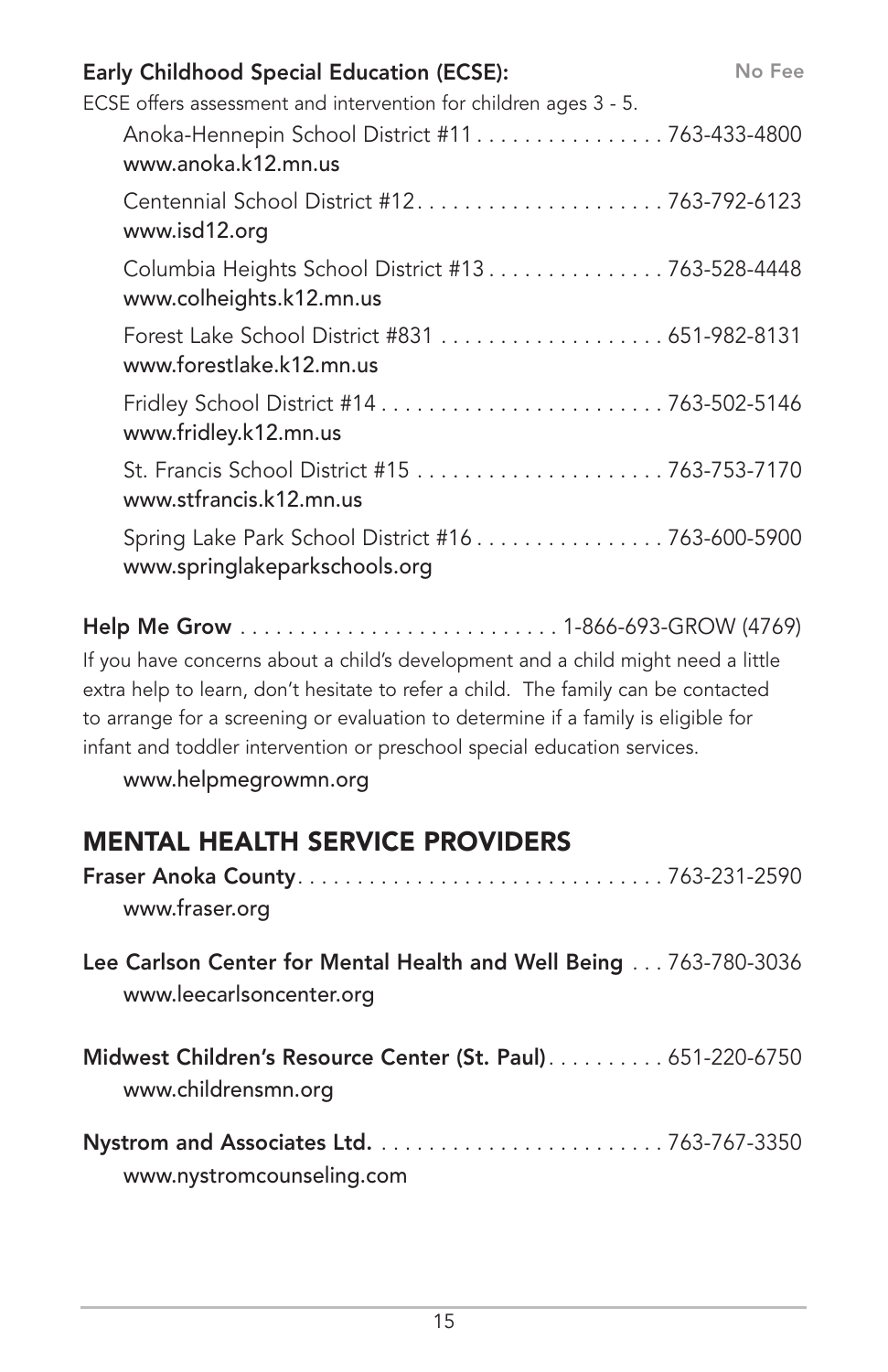| People Incorporated                                                                                                                                                                                               |
|-------------------------------------------------------------------------------------------------------------------------------------------------------------------------------------------------------------------|
| www.peopleincorporated.org                                                                                                                                                                                        |
| www.hoperealized.com                                                                                                                                                                                              |
| <b>SUPPORT AND ADVOCACY ORGANIZATIONS</b><br>Autism Society of Minnesota  651-647-1083<br>Provides education and support for those affected by autism.<br>www.ausm.org                                            |
| Provides consultation and training for parents and child care providers.<br>www.inclusivechildcare.org                                                                                                            |
| Child Care Aware of MN, Metro 763-783-4881<br>Free referrals for childcare  888-291-9811<br>www.childcareawaremn.org                                                                                              |
| Minnesota Association of Children's Mental Health 800-528-4511<br>An advocacy and resource organization that promotes positive mental health for<br>infants, children, adolescents and families.<br>www.macmh.org |
| Provides advocacy services for children, adults and families with disabilities.<br>www.pacer.org                                                                                                                  |
| University of Minnesota Extension Services on Parenting<br>Courses and educational resources for parents and families.<br>www.extension.umn.edu/family                                                            |
| Zero to Three<br>Provides information on early development.<br>www.zerotothree.org                                                                                                                                |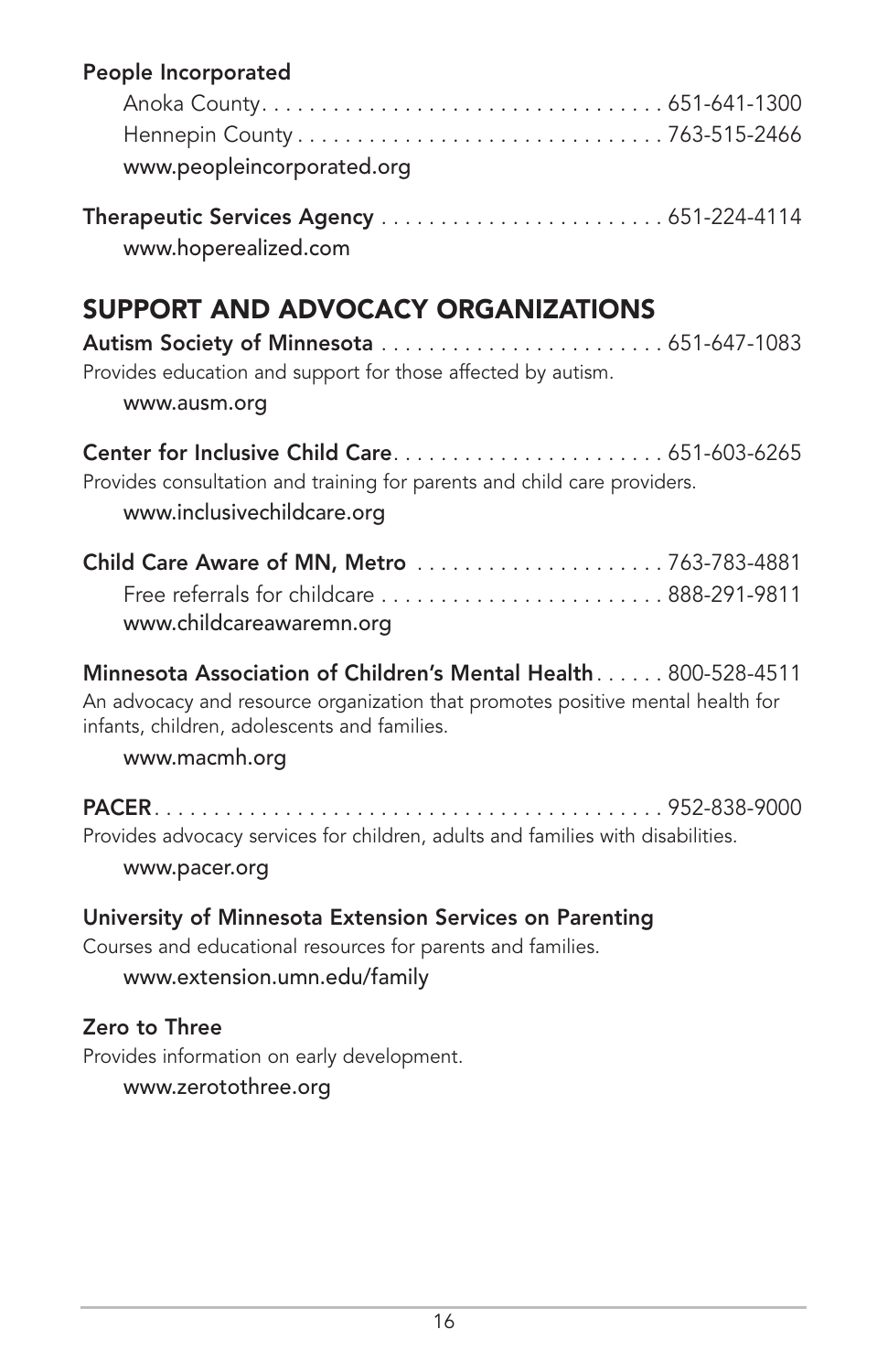### THE WHO, WHAT AND HOW OF CHILDHOOD MENTAL HEALTH

### WHO?

**Child psychiatrist:** A medical doctor who is able to diagnose, treat, and work to prevent mental disorders in children. A psychiatrist can prescribe medications, and provide psychiatric testing and therapy.

Child psychologist: A licensed individual who helps children with mental and behavioral disorders, as well as children who have experienced traumatic events. A psychologist is not a medical doctor and therefore, cannot prescribe medications.

Developmental pediatrician: A pediatrician who addresses concerns about your child's developmental, behavioral, social or learning challenges, including autism, developmental delays, neurological conditions and intellectual disabilities.

Dietitian/nutritionist: An expert in human nutrition and diet regulation who advises people on healthy eating. Some pediatric dietitians also help with breastfeeding, nutrition care for preemies, uncovering food allergies or food sensitivities, and managing nutrition for children with special health care needs.

Mental health practitioner: An individual who works under the direction and supervision of a licensed health professional, providing home- and community-based mental health services.

Mental health professionals: Licensed workers including: licensed independent clinical social worker (LICSW), a licensed psychologist (LP), licensed professional clinical counselor (LPCC) and licensed marriage and family therapist (LMFT). These individuals are able to complete diagnostic assessments to determine appropriate diagnoses and treatment plans.

**Music therapist:** A therapist trained to use music as a form of therapy to address a client's needs, such as facilitating movement and physical rehabilitation; motivating the client to cope with treatment; providing emotional support; and providing an outlet for expressing feelings.

**Occupational therapist (OT):** A licensed therapist trained to provide assessment and therapy to correct physical and psychological problems that interfere with activities and tasks of daily living such as feeding, swallowing, sensory integration, fine motor (hands/fingers) skills, etc.

**Pediatric neurologist:** A medical doctor who specializes in diseases of the nervous system (brain and spinal cord) in children.

Physical therapist (PT): A licensed therapist who provides services that help restore function, improve mobility, relieve pain and prevent or limit permanent physical disabilities of children with chronic conditions, injuries or disease.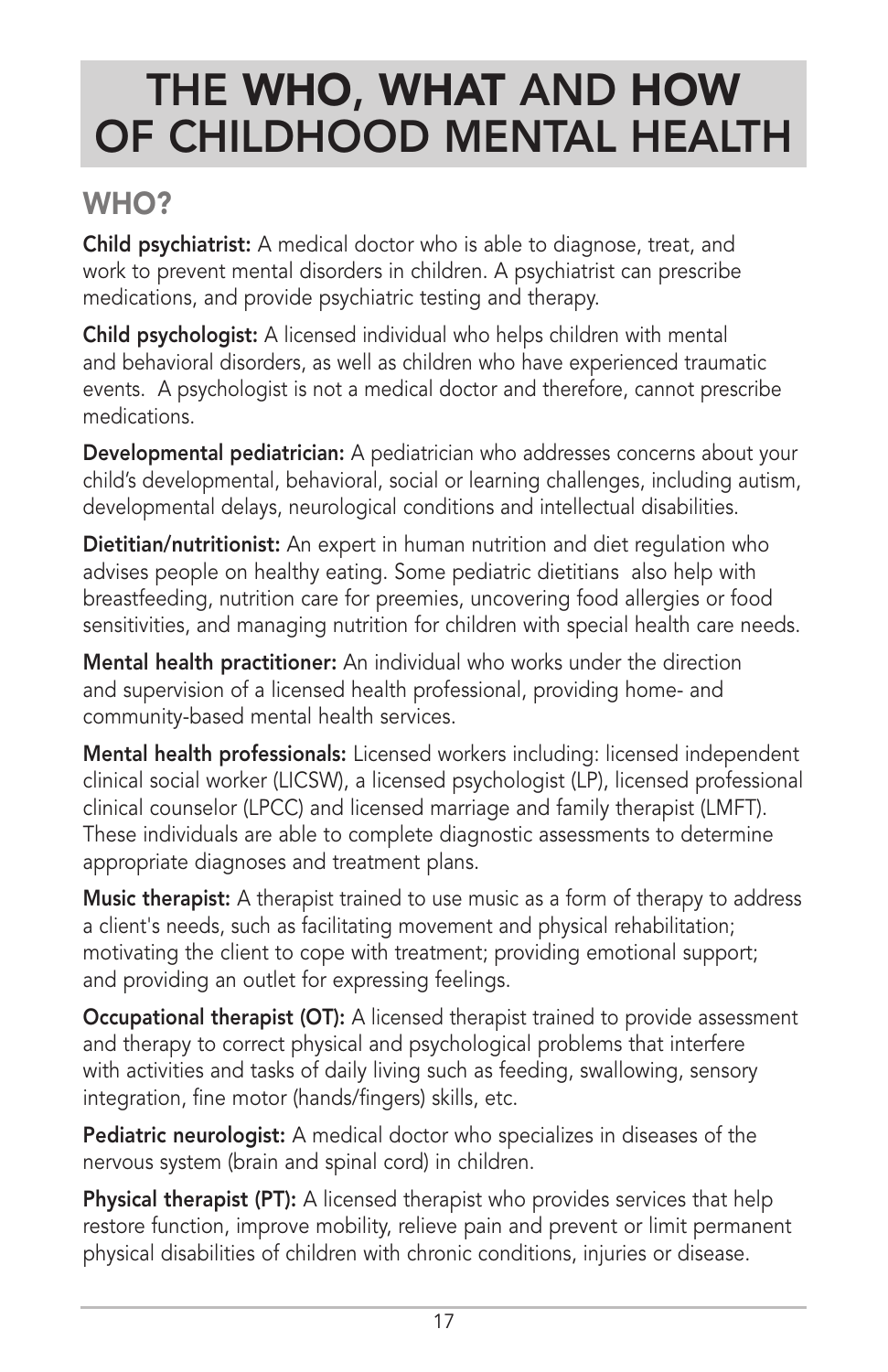Speech therapist: A health professional trained to evaluate and assist patients to overcome voice, speech, language and swallowing disorders.

### WHAT?

Applied Behavior Analysis (ABA): A treatment model of teaching skills to children with autism through intensive therapy using behavioral principles.

Activities of daily living: Includes activities that are typically associated with self-help tasks such as eating, dressing, grooming or domestic activities such as cooking and cleaning.

Assessment: Collecting and bringing together information about a child's needs, which may include social, psychological and education evaluations used to determine services; a process using observation, testing and test analysis to determine an individual's strengths and weaknesses in order to plan his/her services. "Assessment" can refer to diagnostic assessment, a psychological evaluation or a neuropsychological evaluation. (See the "How" section for further information on the different types of assessments.)

Autism Spectrum Disorder: A disability category characterized by an uneven development profile and a pattern of qualitative impairments in areas of social interaction, communication and restricted repetitive and stereotypical patterns of behavior, interests and play. Characteristics can present themselves in a wide variety of combinations.

**Case management:** Focuses on accelerating the use of available services to restore or maintain independent functioning to the fullest extent possible. In pursuing this goal, case management helps people connect to needed services and supports within the community.

Case manager: An individual who organizes and coordinates services and support for children with mental health problems and their families (service coordinator, advocate and facilitator).

Children's mental health: A state of emotional and psychological well-being. Mental health begins at birth. Everyone has mental health needs and care varies to fit those needs.

Consent: Agreement to receive treatment following the act of informing the client or guardian about the nature and character of proposed treatment, anticipated results of treatment and alternative forms of treatment.

Day treatment: Includes special education, counseling, parent training, vocational training, skill building, crisis intervention and recreational therapy.

Diagnosis (Dx): The identification of a disease or problem from signs and symptoms.

Diagnostic and Statistical Manual 5th Edition (DSM-V): Used for diagnosis of all mental health diagnoses.

Diagnostic Assessment (DA): Used for diagnosis of mental health conditions.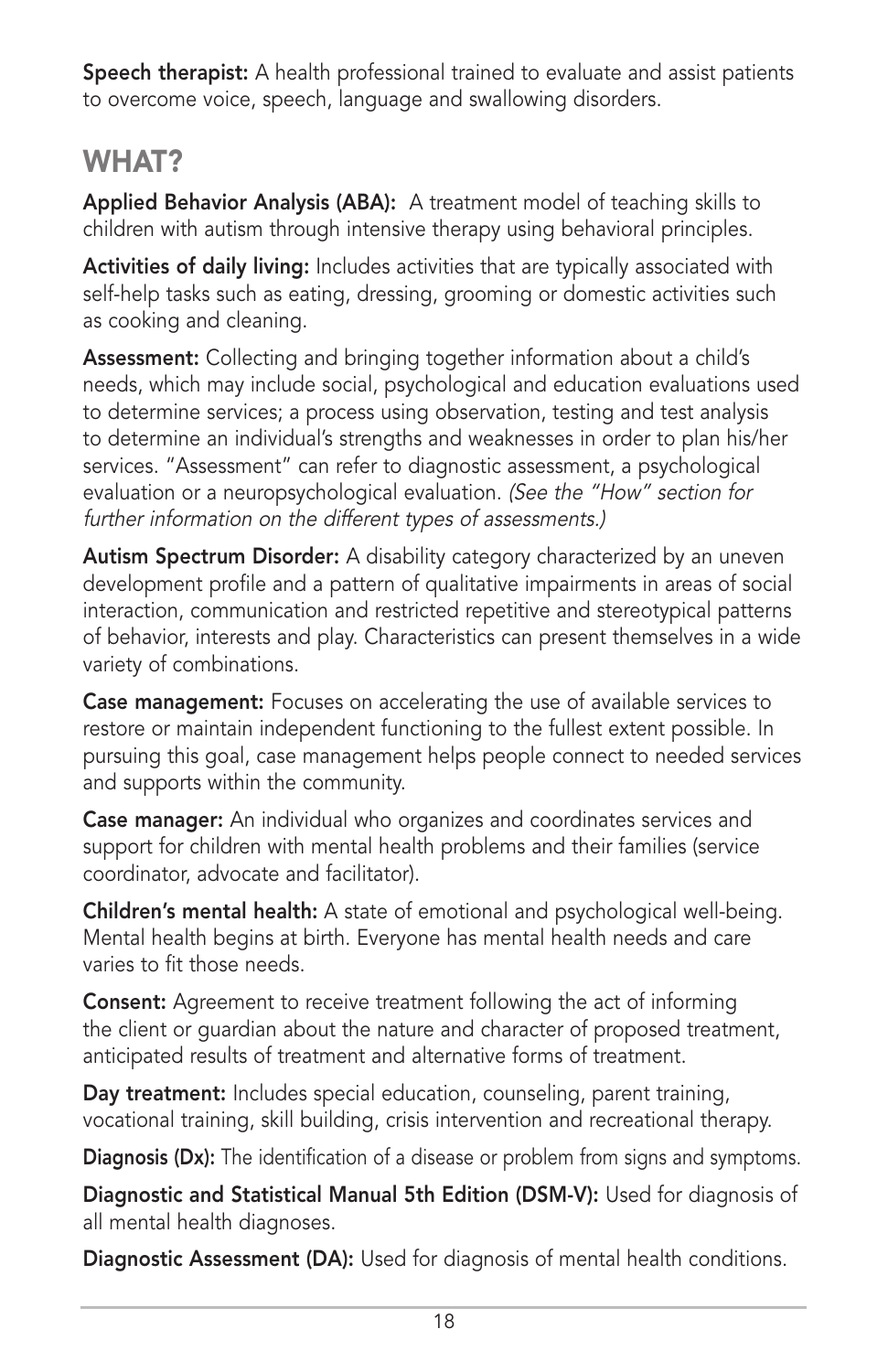Early Childhood Family Education (ECFE): ECFE offers a variety of classes and resources for parents and children birth up to kindergarten. Programs are offered by every Minnesota school district.

Early Childhood Special Education (ECSE): ECSE is a basic special education program that provides a free and appropriate public education for children whose special needs and/or impairments require more intensive interventions and supports than a typical preschool classroom can provide.

Group treatment: Set of face-to-face activities provided by one or more staff under the supervision of a mental health professional to two or more clients. Activities are designed to help a client attain goals as described in the client's treatment plan.

Home-Based services: Services provided in a family's home for either a defined time or for as long as necessary to deal with mental health concerns.

Individual Education Plan (IEP): An education plan for school-aged children, similar to the IFSP, but more focused on the child's goals rather than the family goals.

Individual Family Service Plan (IFSP): An interagency document written by all team members who work with the child and family including needs, strengths, goals and services.

Individual Interagency Intervention Plan (IIIP- Triple IP): An option for children and families to create a coordination plan when working with two or more agencies, very similar to the IFSP for children age birth to three.

Inpatient treatment: Mental health care provided 24-hours-per-day within a general hospital, psychiatric hospital or residential treatment facility.

Intake: The first step in a child's assessment by an educational or medical team. A process of gathering information that lets the team know a parent's concerns about a child's development.

**Respite care:** A service that provides a break for parents who have a child with a serious emotional disturbance. Some parents may need this help every week. Care can be provided in the home or in another location.

Serious emotional disturbance (SED): Diagnosable disorders in children and adolescents that severely disrupt daily functioning in the home, school or community.

Therapeutic foster care: Community-based, home-like settings that provide intensive treatment services to a small number of young people working on issues that require 24-hour supervision.

Therapy: Treatment meant to cure or rehabilitate physical, mental or behavioral problems.

Wraparound services: A "full service" approach to developing services that meet the mental health needs of individual children and their families.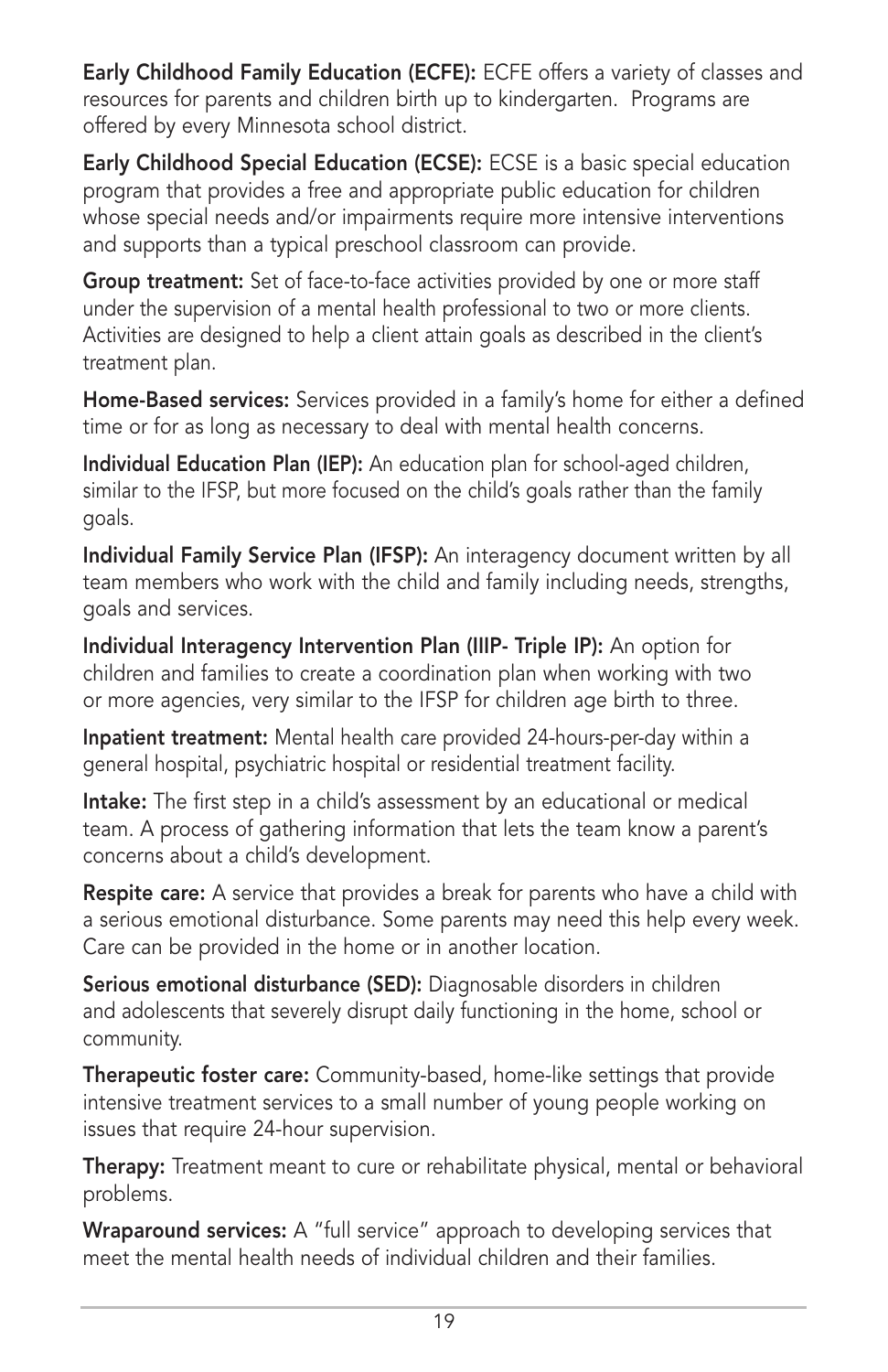### HOW?

Through these various types of assessments, the best route of mental health care can be determined for your child.

Diagnostic assessment: A written evaluation conducted by a mental health professional to determine whether a child or youth has a mental health disorder. The mental health professional interviews the child and/or family to gather information about the child's life situation, such as:

- effects of child's symptoms on ability to function in home, school and community;
- onset, frequency, duration and severity of current symptoms;
- history of current mental health problem (developmental incidents, strengths, stressors, etc.); and
- relevant family and social history.

A diagnostic assessment typically does not include psychological testing. However, a diagnostic assessment plus testing, indicates an evaluation.

Educational assessment: Informal and formal testing pertaining to the basic senses; social, emotional and behavioral development; cognitive development (play skills); physical and motor development (muscles); and self-help skills of a child.

Neurological assessment: Testing pertaining to the structure and disease of the nervous system (brain and spinal cord) usually performed by a pediatric neurologist.

Neuropsychological assessment: An assessment of how one's brain functions. A neuropsychologist looks at all data from the evaluation to determine a pattern of cognitive strengths and weaknesses and, in turn, to understand more about how the brain is functioning. Neuropsychological tests evaluate functioning in a number of areas including: intelligence, executive functions (such as planning, abstraction, conceptualization), attention, memory, language, perception, sensorimotor functions, motivation, mood state and emotion, quality of life, and personality styles.

Psychological assessment: Testing pertaining to the study of the mind in all of its relationships, both normal and abnormal processes; usually performed by a child psychologist. Psychological evaluations can be general (i.e. examining all possible mental health conditions) or specific, such as autism evaluations.

**Psychiatric assessment:** Testing pertaining to the study, diagnosis and prevention of mental illness usually performed by a child psychiatrist.

Screening: A process of gathering social and biographical information, direct observations and data from specific psychological tests about a person in a mental health care setting with the purpose of creating a mental health care plan.